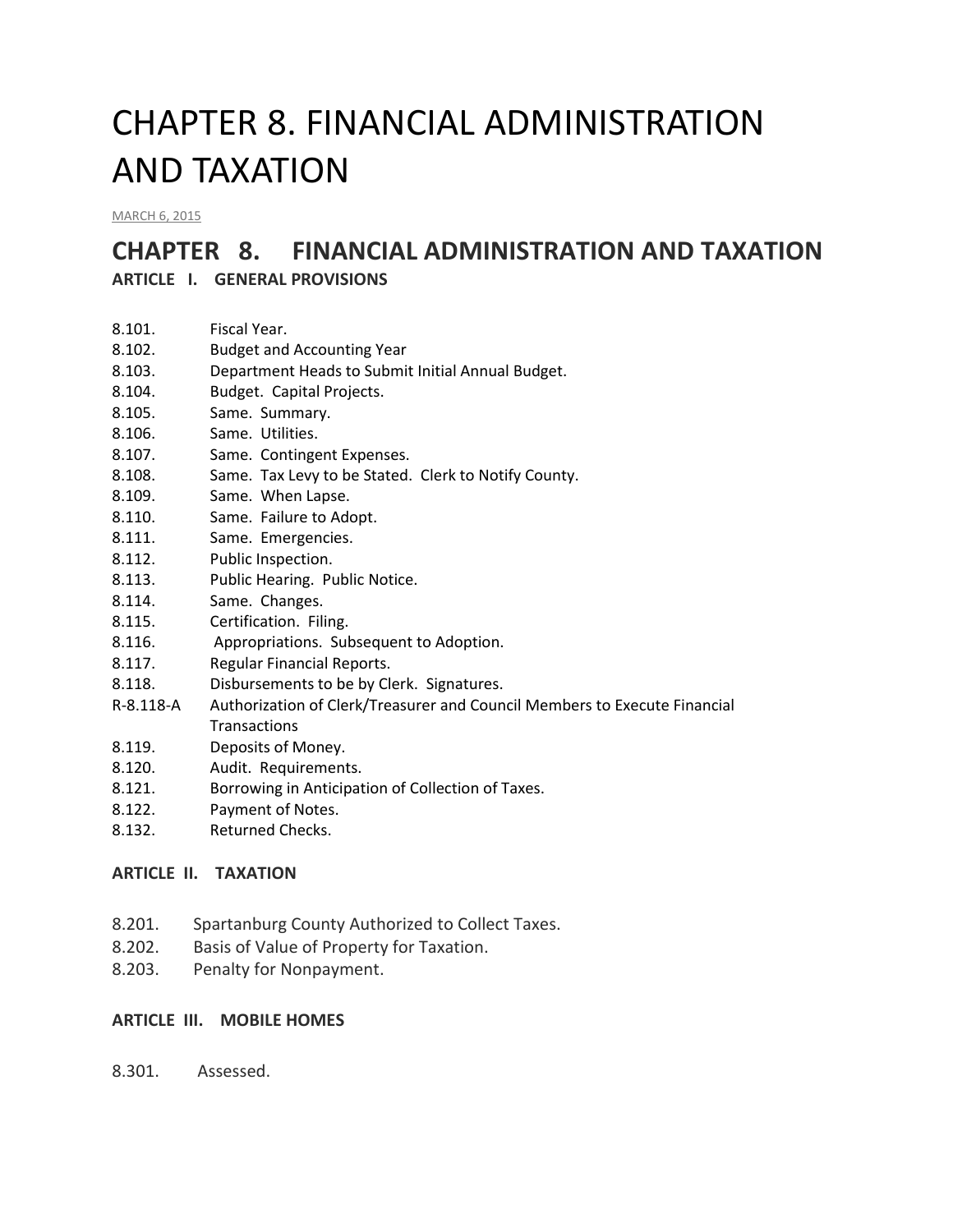#### **ARTICLE IV. PURCHASING**

- 8.401. Purchasing Agent.
- 8.402. Formal Contract Procedure.
- 8.403. Bidding. Competitive Required. Exception.
- 8.404. Advertising. When Required.
- 8.405. Bid Deposits.
- 8.406. Sealed Bid Procedures.
- 8.407. Materials Testing.
- 8.408. Financial Interest of Officials and Employees Prohibited.
- 8.409. Records of Open Market Orders and Bids.
- 8.410. Stock Reports.
- 8.411. Surplus Stock.
- 8.412. Supplies Unsuitable for Public Use, Sale or Exchange.
- 8.413. Gifts and Rebates.
- 8.414. Cooperative Purchasing.

#### **ARTICLE V. BUSINESS AND PROFESSIONAL LICENSES**

- 8.501. Business License Ordinance
- 8.501.4 Amending Business License Ordinance Appendix A & Appendix B
- 8.502. Local Hospitality Tax
- 8.503 Administration

#### **ARTICLE VI. PENALTIES**

8.601. Penalty.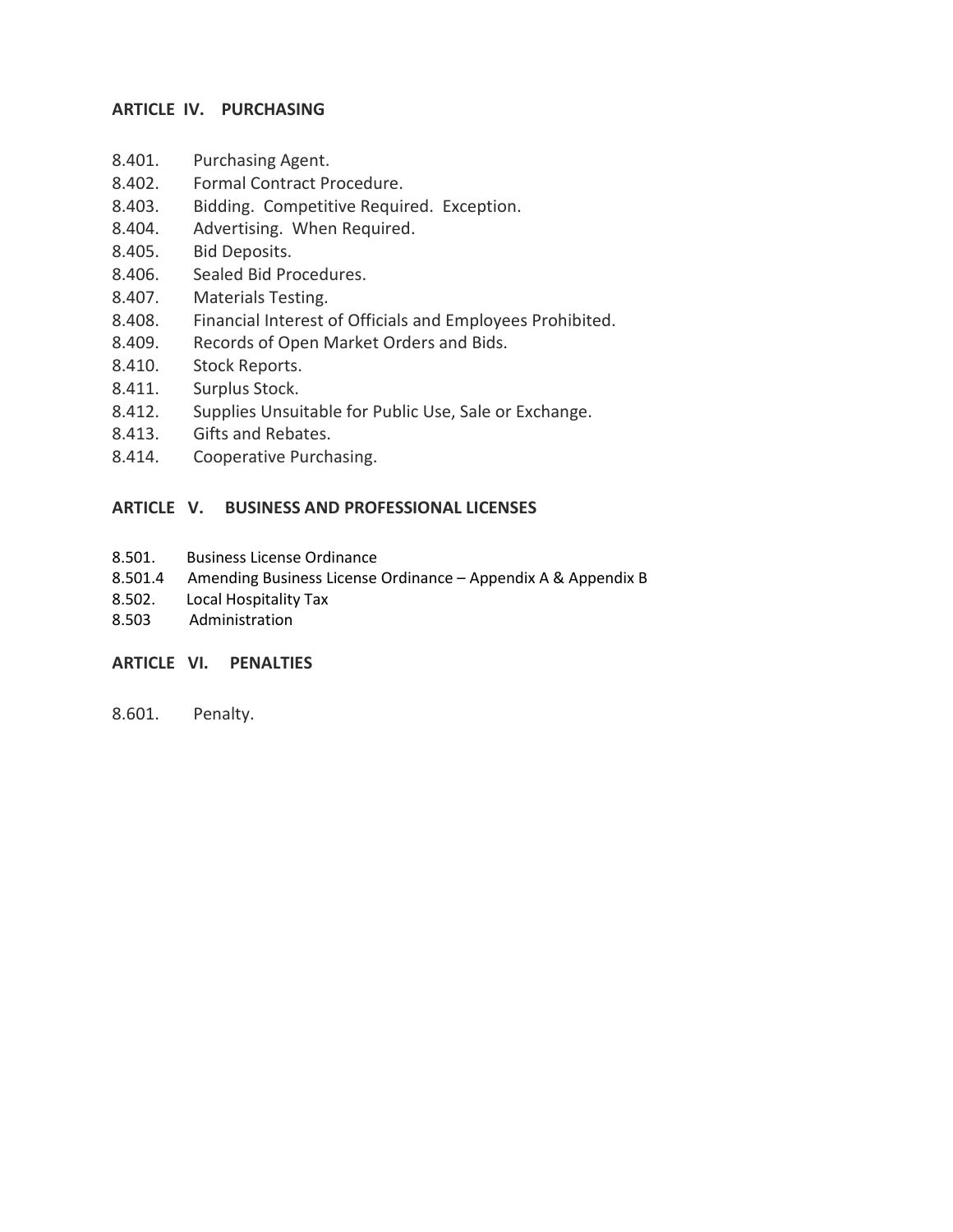## **CHAPTER 8. FINANCIAL ADMINISTRATION AND TAXATION**

Editor's Note. This chapter derives from the 1976 South Carolina Code of Laws; the 1976 Campobello Code, with amendments; and generally accepted municipal practices.

#### **ARTICLE I. GENERAL PROVISIONS**

8.101. FISCAL YEAR.

The fiscal year shall begin on the first day of the month of October and shall end on the last day of the month of the following September.

#### **8.102. BUDGET AND ACCOUNTING YEAR.**

The fiscal year also shall constitute the budget and accounting year.

#### **8.103. DEPARTMENT HEADS TO SUBMIT INITIAL ANNUAL BUDGET.**

Before the beginning of the budget year, the head of each office or department shall submit a department fund budget work program for the ensuing year to the Town Clerk, for subsequent submission to the Council.

#### **8.104. BUDGET. CAPITAL PROJECTS.**

Annually, the Town Clerk shall prepare a budget prior to the new fiscal year. For such purpose, the heads of each office or department, shall submit, in such detail as may be required, estimates of expenditures and such other supporting data together with estimates of all capital projects pending or which such department head believes should be undertaken within the budget year and within the next five succeeding years.

(1976 SC Code 5-1 1-40.c)

#### **8.105. SAME. SUMMARY.**

A budget summary shall be included in the proposed budgets and shall be in sufficient detail and summarized, as to income and expenditures, in such manner as to present to Council and taxpayers a simple and clear understanding of the budget.

#### **8.106. SAME. UTILITIES.**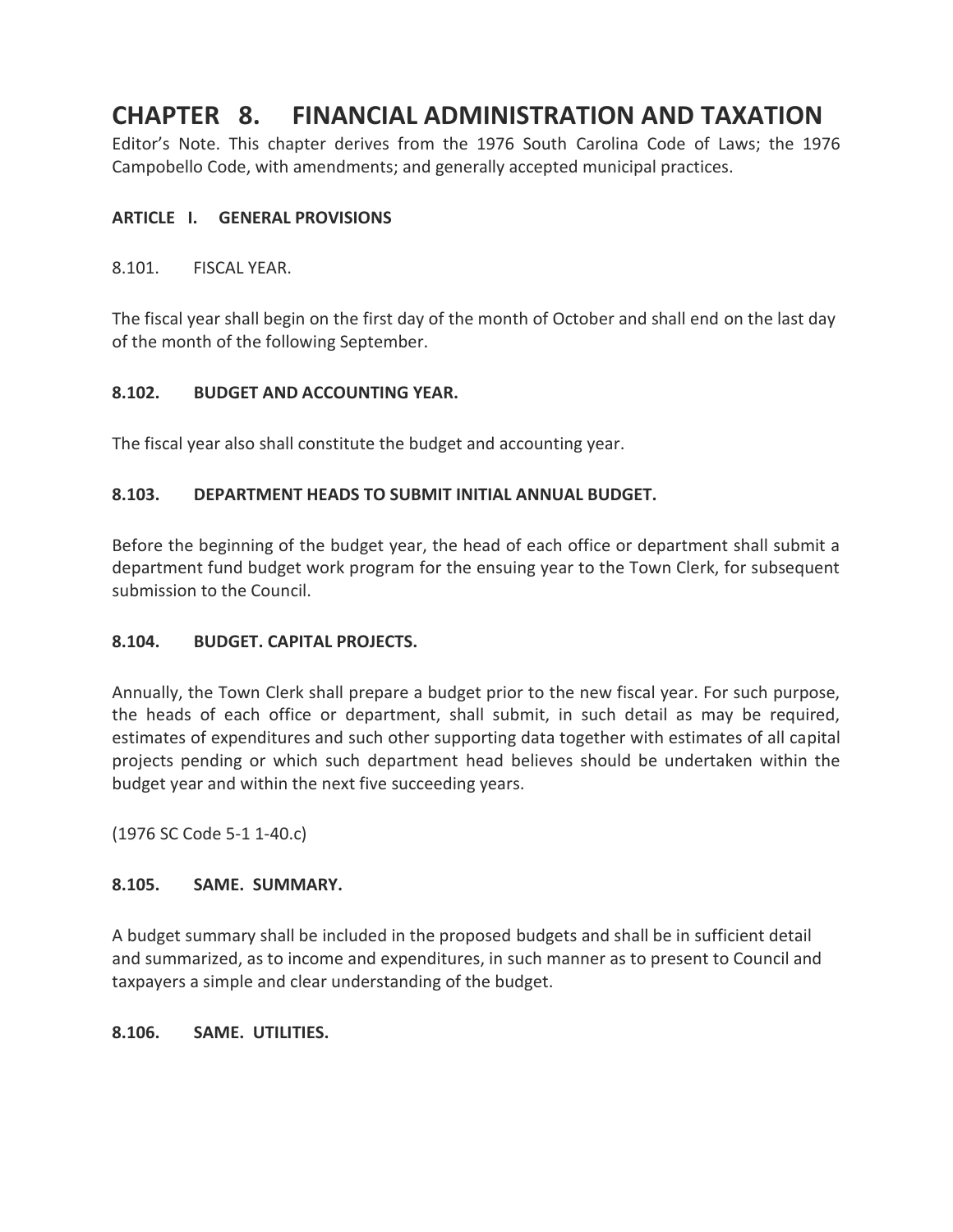The anticipated revenues and proposed expenditures of all utilities shall be stated in the budget. All provisions relating to the preparation and administration of the budget shall apply to the budget of the utility.

#### **8.107. SAME. CONTINGENT EXPENSES.**

Separate provisions may be included in the budget for contingent expenses for the administration, operation and maintenance of the city.

#### **8.108. SAME. TAX LEVY TO BE STATED. CLERK TO NOTIFY COUNTY.**

- a. The Council shall identify in the budget the tax rate for the enduing year.
- b. It shall be the duty of the Clerk to notify the appropriate county officials of the annual tax millage rates.

#### **8.109. SAME. WHEN LAPSE.**

All appropriations shall lapse at the end of the budget year to the extent that they shall not have been expended or lawfully encumbered.

#### **8.110. SAME. FAILURE TO ADOPT.**

Should the Council fail to adopt a budget by ordinance for the next fiscal year, on or before its beginning, the budget as initially proposed to the Council shall be effective until a new budget for the ensuing year is finally adopted.

#### **8.111. SAME. EMERGENCIES.**

In the absence of un-appropriated available revenues to meet emergency appropriations, the Council may authorize by ordinance the issuance of notes, which may be renewed from time to time, but all such notes and renewals thereof shall be paid not later than the last day of the fiscal year next succeeding the budget year in which the emergency appropriation was made.

#### **8.112. PUBLIC INSPECTION.**

Upon final adoption, the budget shall be in effect for the budget year. The budget and all supporting schedules shall be a public record in the office of the Town Clerk and open for public inspection during regular office hours.

#### **8.113. PUBLIC HEARING. PUBLIC NOTICE.**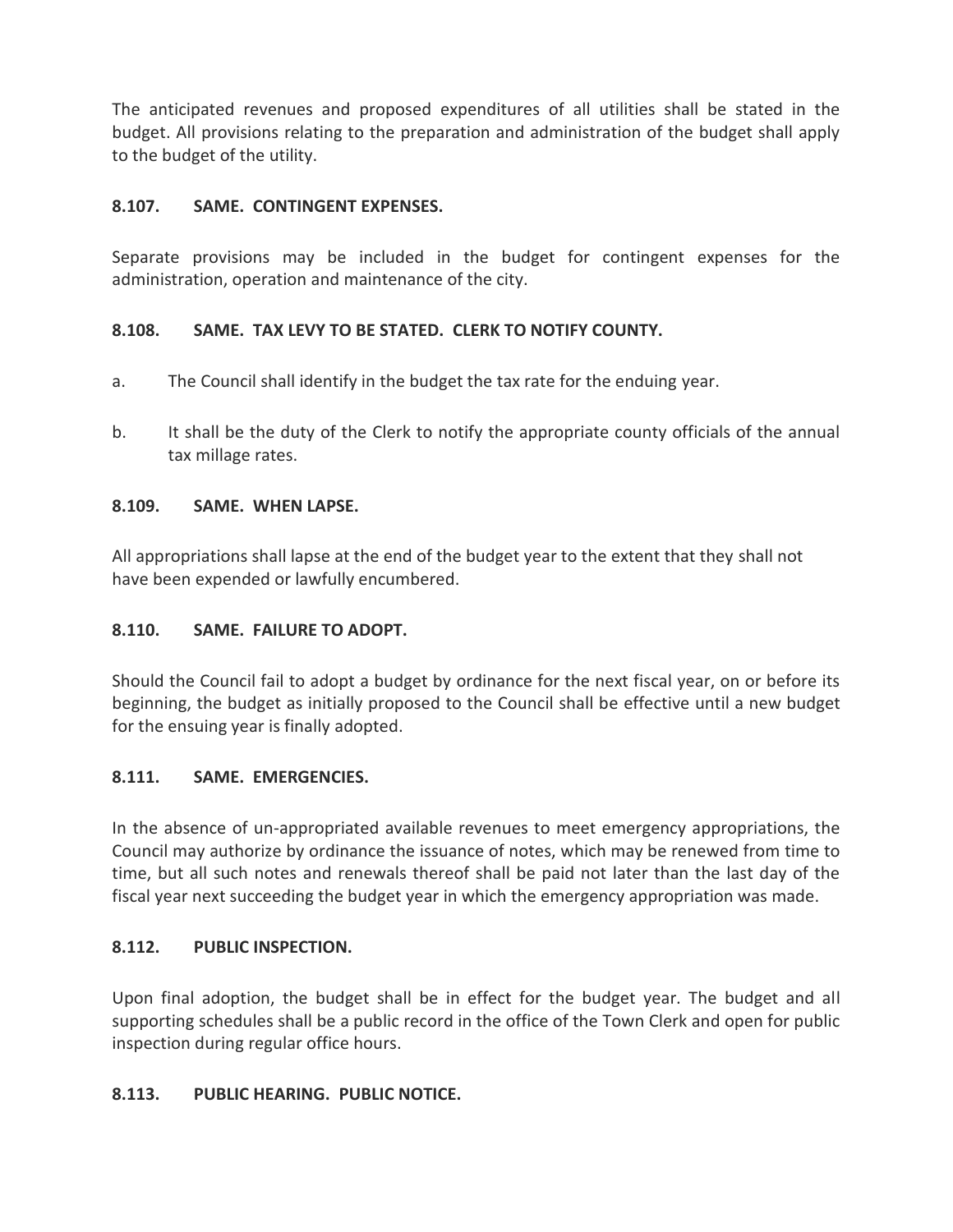- a. Pursuant to §6-1-80 of the 1976 South Carolina Code of Laws, as amended, and prior to its adoption, the Council shall determine a place and time for a public hearing on the budget.
- b. Public notice shall be given by advertising the public hearing before the adoption of the budget in at least one (1) newspaper of local general circulation.
- c. The notice shall be given not less than fifteen (15) days in advance of the public hearing and must be a minimum of two (2) columns wide with a bold headline.
- d. The public notice shall contain all the information required by §6-1 -80 of the 1976 South Carolina Code of Laws.

(Editor's Note. Section 6-1 -80 of the South Carolina Code of Laws requires every municipality to "provide notice to the public by advertising the public hearing before the adoption of its budget for the next fiscal year in at least one South Carolina newspaper of general circulation in the area…not less than fifteen days in advance of the public hearing." It also provides the details of the notice which ". . .must be a minimum of two columns wide with a bold headline.")

#### **8.114. SAME. CHANGES.**

After the conclusion of a public hearing, the Council may insert new items or may increase, decrease or delete the items of the budget but, should the total proposed expenditures be increased, it shall also increase the total anticipated revenues by an amount at least equal to such proposed total expenditures, except for items of capital outlay to be financed through sources not listed or contained in the budget.

#### **8.115. CERTIFICATION. FILING.**

A permanent copy of the budget, as finally adopted and certified by the Town Clerk, shall be filed in the office of the Clerk.

#### **8.116. APPROPRIATIONS. SUBSEQUENT TO ADOPTION.**

From the effective date of the budget, the several amounts stated therein as proposed expenditures shall be and become appropriated to the several objects and purposes therein named.

#### **8.117. REGULAR FINANCIAL REPORTS.**

The Town Clerk shall furnish to the Council regular financial statements of all receipts and disbursements, as provided in Chapter 2, Article V of this code.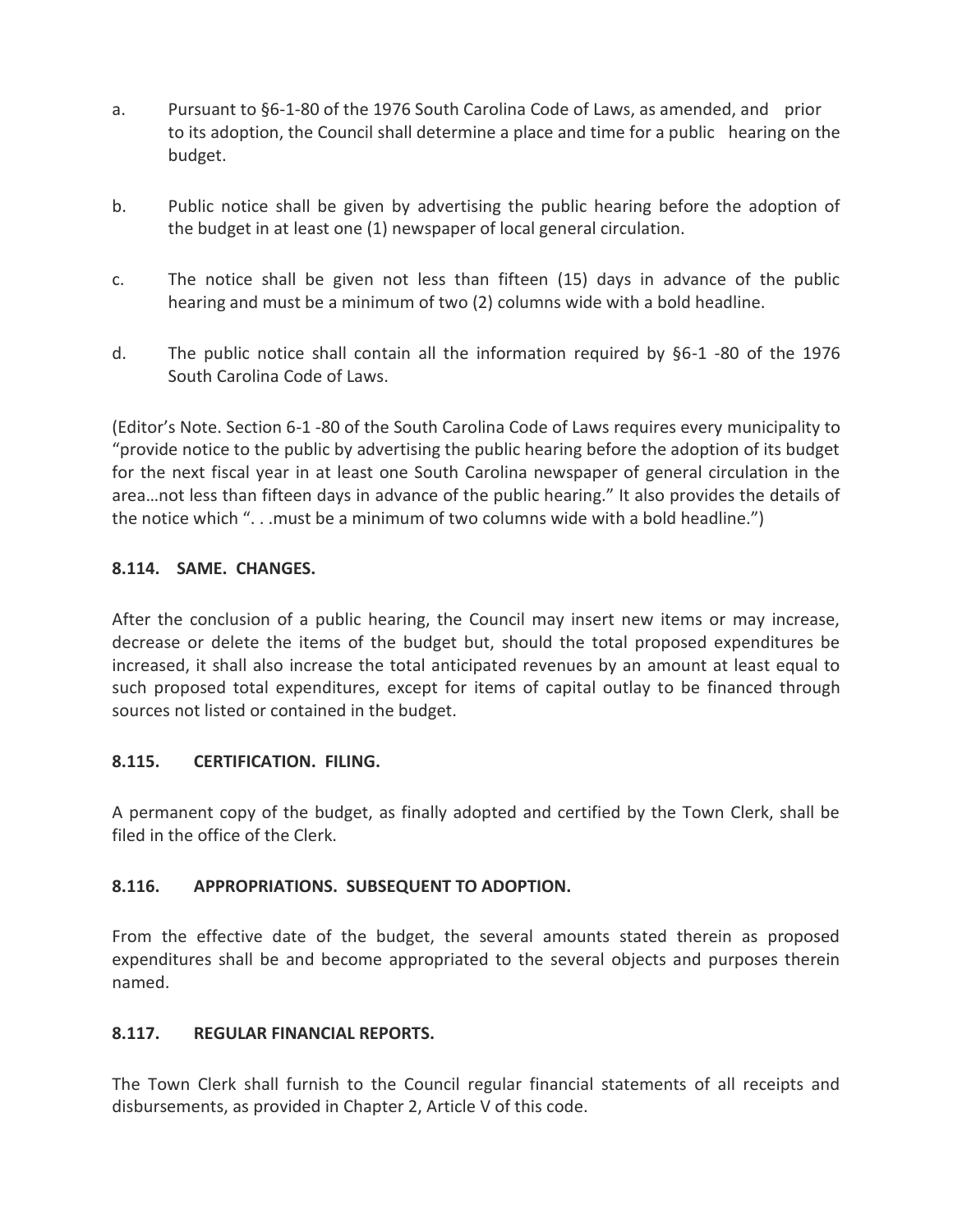#### **8.118. DISBURSEMENTS TO BE BY CHECK SIGNATURES.**

All disbursements, other than for petty cash, shall be by check and signed by the Town Clerk.

#### **R-8.118-A AUTHORIZATION OF CLERK/TREASURER AND COUNCIL MEMBERS TO EXECUTE FINANCIAL TRANSACTIONS**

WHEREAS, it is necessary to authorize three (3) employees of the Town of Campobello to sign and to negotiate instruments on behalf of the Town of Campobello; and

WHEREAS, the governing body of the Town of Campobello desires to authorize three (3) of the following to sign checks and to negotiate instruments on behalf of the Town of Campobello:

#### Council Member, Town Clerk/Treasurer

WHEREAS, the governing body of the Town of Campobello requires proof of a credit score of at least 600 from each individual prior to being added to any bank account of the Town of Campobello. This is to prove that each member is in good financial standing and capable of handling the finances of the Town.

NOW, THEREFORE, BE IT RESOLVED by the governing body of the Town of Campobello, South Carolina, in Council duly assembled this 4th day of October, 2021, and effective October 4, 2021 any of the following are duly authorized to sign checks and negotiate instruments on behalf of the Town of Campobello.

DONE AND RATIFIED IN COUNCIL DULY ASSEMBLED, BY POSITIVE MAJORITY, THIS 4th DAY OF October, 2021.

#### **8.119. DEPOSIT OF MONEYS.**

All municipal funds shall be deposited to the credit of the town in a local bank.

#### **8.120. AUDIT. REQUIREMENTS.**

a. Prior to the end of each fiscal year, the Council shall designate a Certified Public Accountant, a public accountant or firm of such accountants who, at the end of the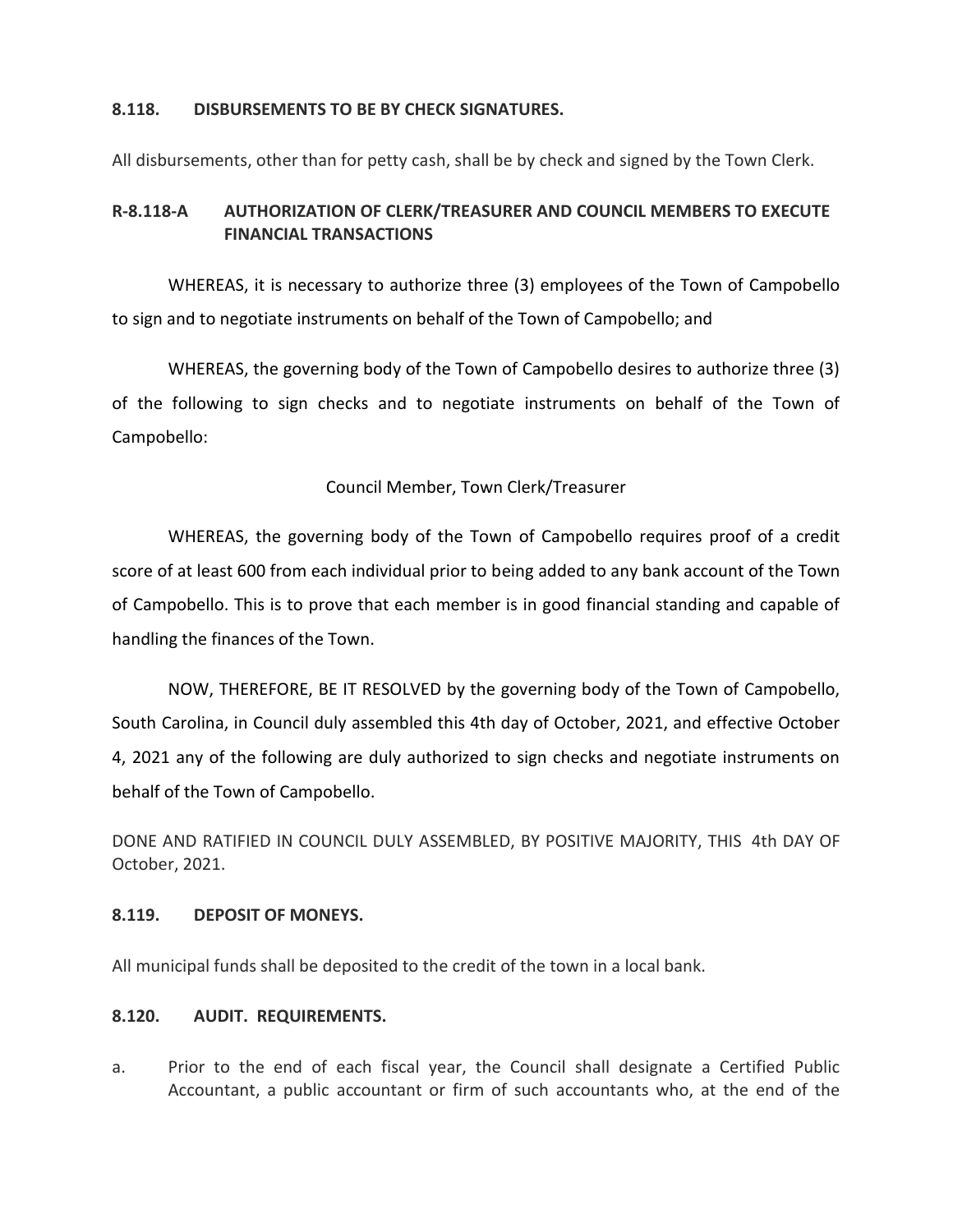fiscal year, shall make an independent audit of the accounts and other evidence of financial transactions of the municipality and shall submit a report to the Council.

- b. Such accountant shall have no direct or indirect personal interest in the fiscal affairs of the municipality or of any of its officers.
- c. He shall, within specifications approved by Council, post-audit the books and documents kept by any office, department, board or agency of the municipality. (1976 SC Code §5-7-240 requires these appointments.)

#### **8.121. BORROWING IN ANTICIPATION OF COLLECTION OF TAXES.**

The Council may, during each calendar year, borrow money for its current expenses and pledge the taxes becoming payable during such calendar year for the payment of any moneys so borrowed.

#### **8.122. PAYMENT OF NOTES.**

The power and obligation of the Council to pay notes issued by it pursuant to this article shall be unlimited, and the Council may levy ad valorem taxes on all the taxable property within the corporate limits for the payment of such notes and interest thereon, without limitation of rate or amount. The full faith and credit of the municipality shall be pledged for the payment of the principal and interest on any notes issued, pursuant to this article.

#### **8.123. RETURNED CHECKS. FEE.**

- a. All dishonored checks payable to the town and redeemed by the maker shall have added to the principal sum a collection fee for each such check.
- b. Such fee shall be as set forth in the "Schedule of Rates and Fees" as shown on Exhibit I of this code.

#### **ARTICLE II. TAXATION**

Editor's Note. Section 5-7-30 of the 1976 South Carolina Code of Laws gives municipalities of this state the "…authority to levy and collect taxes on real and personal property… ". The statutory authority for property subject to municipal taxes can be found at §5-21-I 10.

The intent of this article is to secure uniformity in the taxation of property. (Florida Central P.R. Co. v. Columbia, 54 S.C. 266, 32 5. E. 408 (1899)).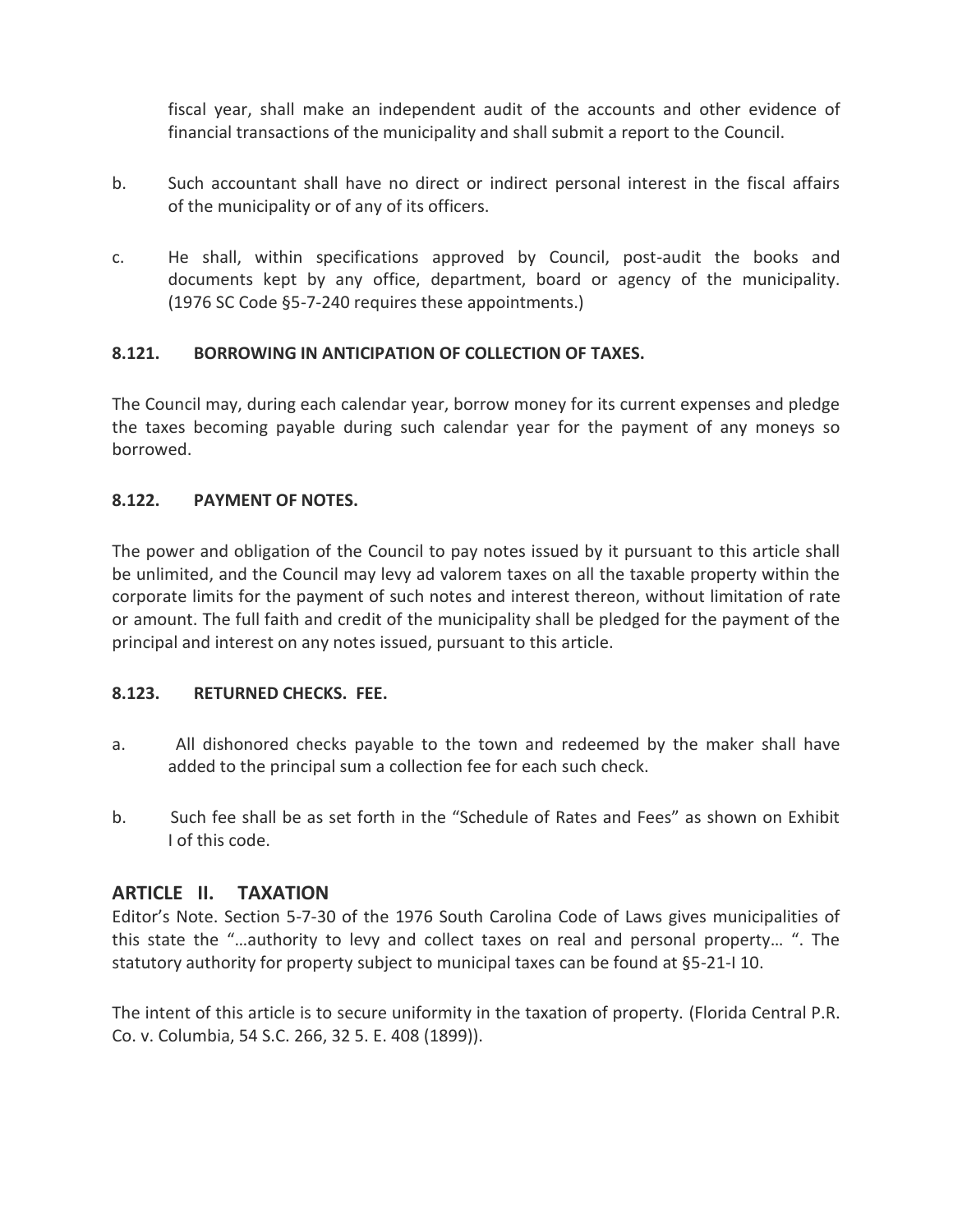Municipal taxes may be assessed only as authorized by the legislature. (Watson v. Orangeburg, 229 S. C. 367, 93, S. E. 2d 20 (1956)).

Section 5-7-300 of the 1976 South Carolina Code of Laws, as amended, authorizes a municipality to contract with the county in which the municipality is located, for the collection of municipal taxes, including delinquent taxes, upon such terms and conditions as may be mutually agreeable.

The town has entered into such an agreement with the County of Spartanburg wherein the county agreed to collect taxes for the town, including all items in connection therewith, as provided by law.

This article derives from the provisions of that agreement and state statutes authorizing it.

#### **8.201. SPARTANBURG COUNTY AUTHORIZED TO COLLECT TAXES.**

Pursuant to §5-7-300 of the 1976 South Carolina Code of Laws, the authority to collect municipal taxes, including those delinquent and those which may be put to auction for nonpayment, is hereby vested in the appropriate officials of Spartanburg County whose responsibilities include the collection of taxes.

#### **8.202. BASIS OF VALUE OF PROPERTY FOR TAXATION.**

The basis of value for taxation of real estate, personal property, except taxes for motor vehicles, or other taxable property shall be such assessment as levied by the Spartanburg County Auditor.

#### **8.203. PENALTY FOR NONPAYMENT.**

Pursuant to §5-7-300 of the South Carolina Code of Laws, a penalty is hereby imposed for nonpayment of taxes payable when the taxes become delinquent. Said penalty shall not exceed fifteen percent (15%) of the tax levies; provided, however, the cost of execution shall be added to the penalty.

(Editor's Note. Section 5-7-300 of said Code of Laws provides for additional costs of execution to be added to the penalty and sets forth the details of collection. The fee represents the total cost of execution.)

#### **ARTICLE III. MOBILE HOMES TAXES**

Editor's Note. This section derives from the 1976 South Carolina Code of Laws, to ensure that mobile homes are placed on the tax roles either as real or personal property.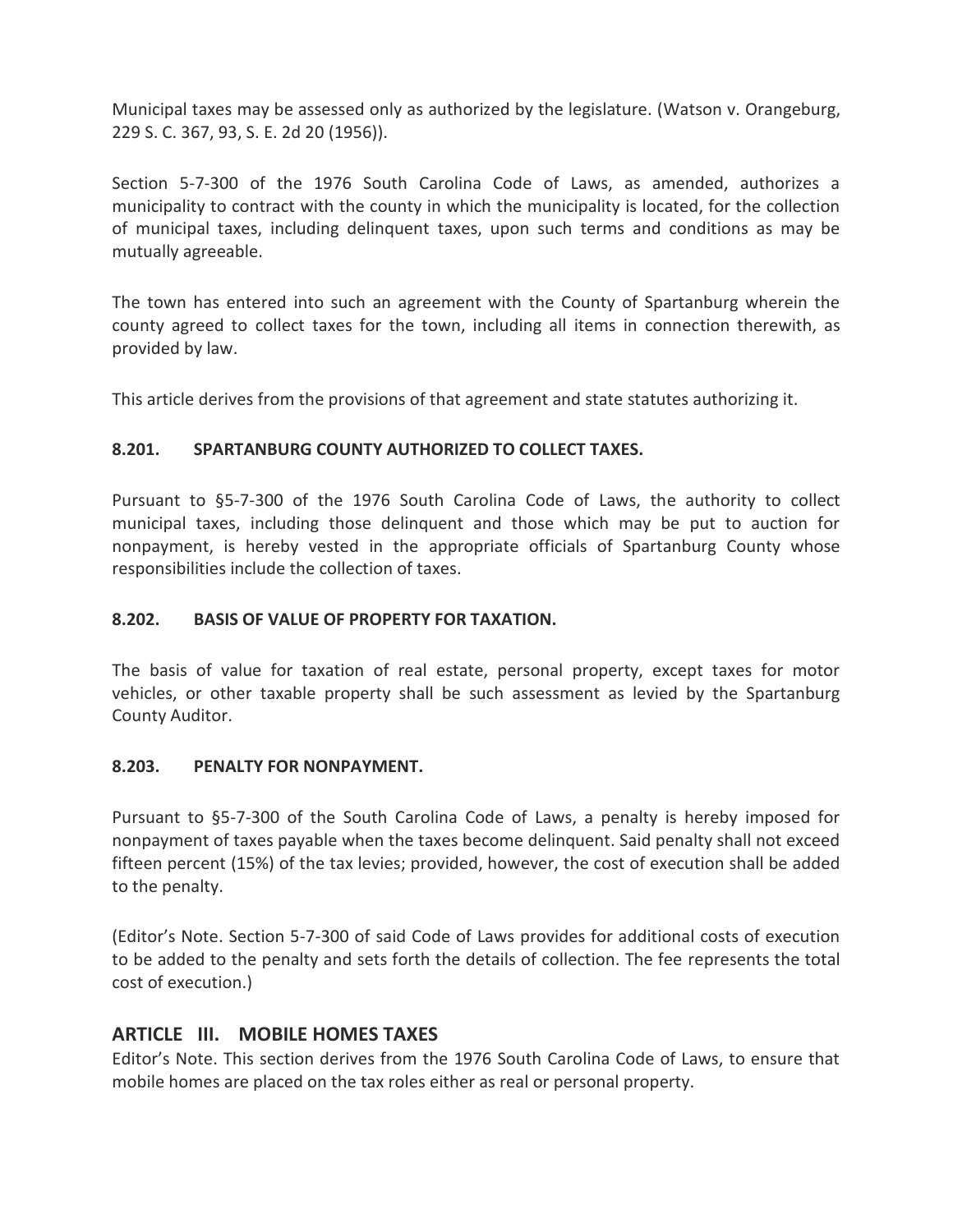#### **8.301. ASSESSED.**

At such time as taxes may be levied by the Council:

- 1. Mobile homes shall be considered real property and shall be classified and assessed for ad valorem taxation.
- 2. To avoid said classification, the owner of any mobile home shall give written notice to the County Auditor that the mobile home is without permanent foundation.
- 3. The County Auditor shall determine the taxable classification of the mobile home.

(1976 SC Code §12-43-230)

#### **ARTICLE IV. PURCHASING**

Editor's Note. The provisions of §11-35-50 of the 1976 South Carolina Code of Laws require all municipalities in this state to develop and adopt procurement (purchasing) laws by ordinance.

Such a policy was codified as Article D of Title 5 in the 1976 Code of Ordinances.

#### **8.401. PURCHASING AGENT. SPECIFIED DUTIES.**

The department heads shall be the Purchasing Agent for their departments. He/she shall be responsible for:

- 1. The purchase of supplies, materials and equipment and contractual services for their department.
- 2. The storage and distribution of all supplies, materials and equipment required for the department.
- 3. Establishing written specifications, whenever practicable, for supplies, materials and equipment required for the department.

Such specifications shall be definite and certain and shall permit competition.

4. Maintaining, whenever practicable, a perpetual inventory record of all materials, supplies or equipment stored in storerooms or warehouses.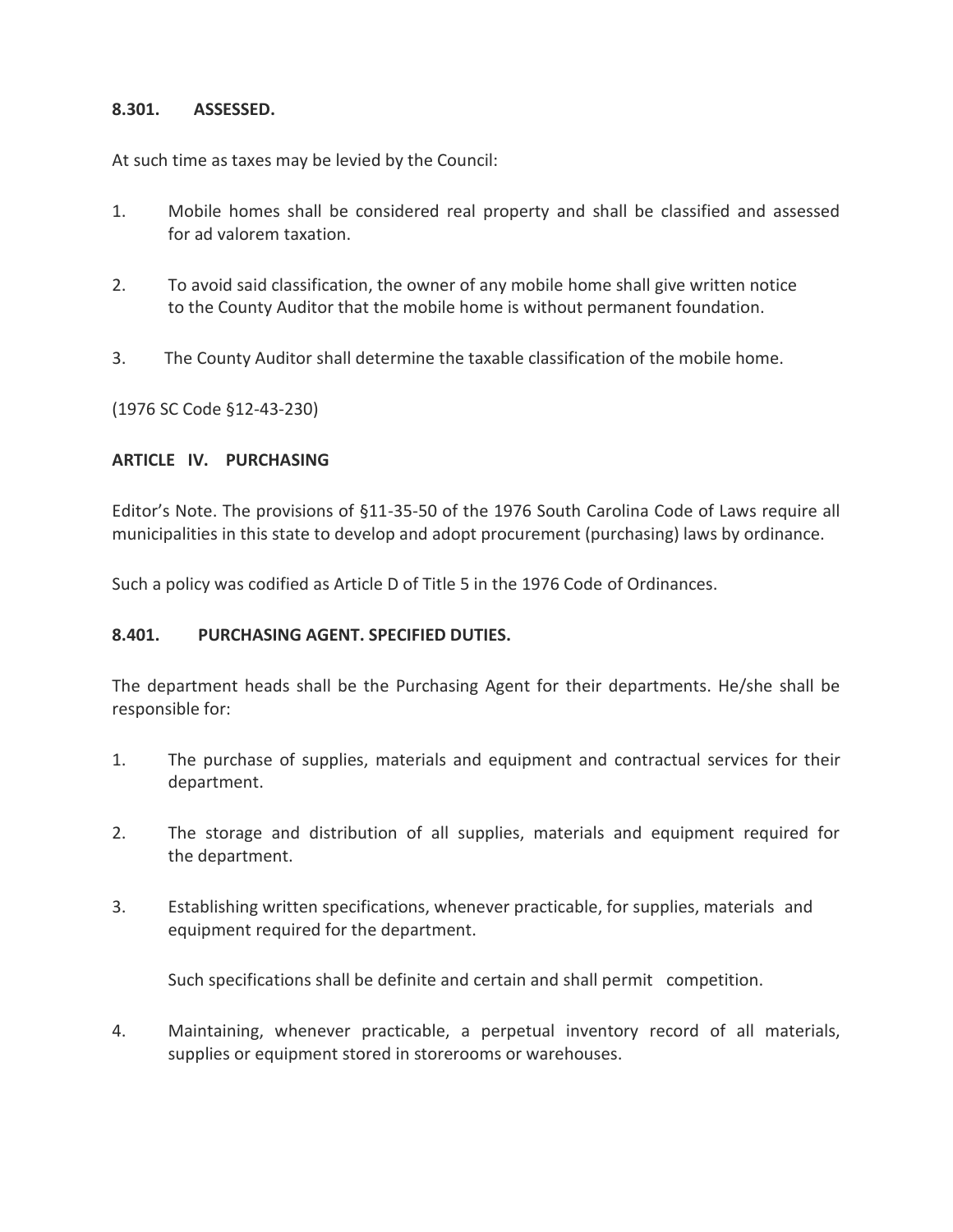- 5. Soliciting and maintaining a current list of qualified suppliers who have requested their names to be added to a "bidders list." The Purchasing Agent shall have authority to remove the names of vendors who have defaulted on their quotations, attempted to defraud the town or who have failed to meet established specifications or delivery dates.
- 6. Obtaining as full and open competition as possible on all purchases, contracts.

#### **8.402. FORMAL CONTRACT PROCEDURE**

All supplies and contractual services, except as otherwise provided herein, when the estimated cost thereof shall exceed five thousand dollars (\$5,000.00) shall be purchased by formal, written contract from the lowest responsible bidder, after due notice inviting proposals. No contract or purchase shall be subdivided to avoid the contents of this section. All sales of personal property which have become obsolete or unusable, when the estimated value shall exceed five thousand dollars (\$5,000.00) shall be sold by formal written contract or at public auction to the highest responsible bidder, after due notice inviting proposals and bidders.

#### **8.403. BIDDING. COMPETITIVE REQUIRED. EXCEPTION.**

Before any purchases or contracts for supplies, materials, equipment or services exceeding fifteen hundred dollars (\$1500.00) are made, the Purchasing Agent shall give ample opportunity for competitive bidding. For purchases or contracts not exceeding five thousand dollars (\$5,000.00), oral bids may be accepted. All other bids shall be in writing. Competitive bidding shall be encouraged for all contracts, purchases or sales. In the event of an emergency affecting the public welfare, the health or safety of the public or town employees, however, the provisions of this section shall not apply. A full report of the circumstances of an emergency purchase shall be filed by the Purchasing Agent with the Town Council and shall be entered in the minutes of the Council. All items purchased under state contract are exempt from this section.

#### **8.404. ADVERTISING. WHEN REQUIRED.**

All contracts for town improvements, materials, equipment or services costing more than five thousand dollars (\$5,000.00) shall be awarded after publication in a newspaper of general circulation in the town at least five (5) days before the last day set for receipt of proposals; provided, however, that in case of professional services, this section shall not apply. The newspaper notice required herein shall include a general description of the articles or services to be purchased, shall state where bid blanks and specifications may be secured and the time and place for opening bids.

#### **8.405. BID DEPOSITS.**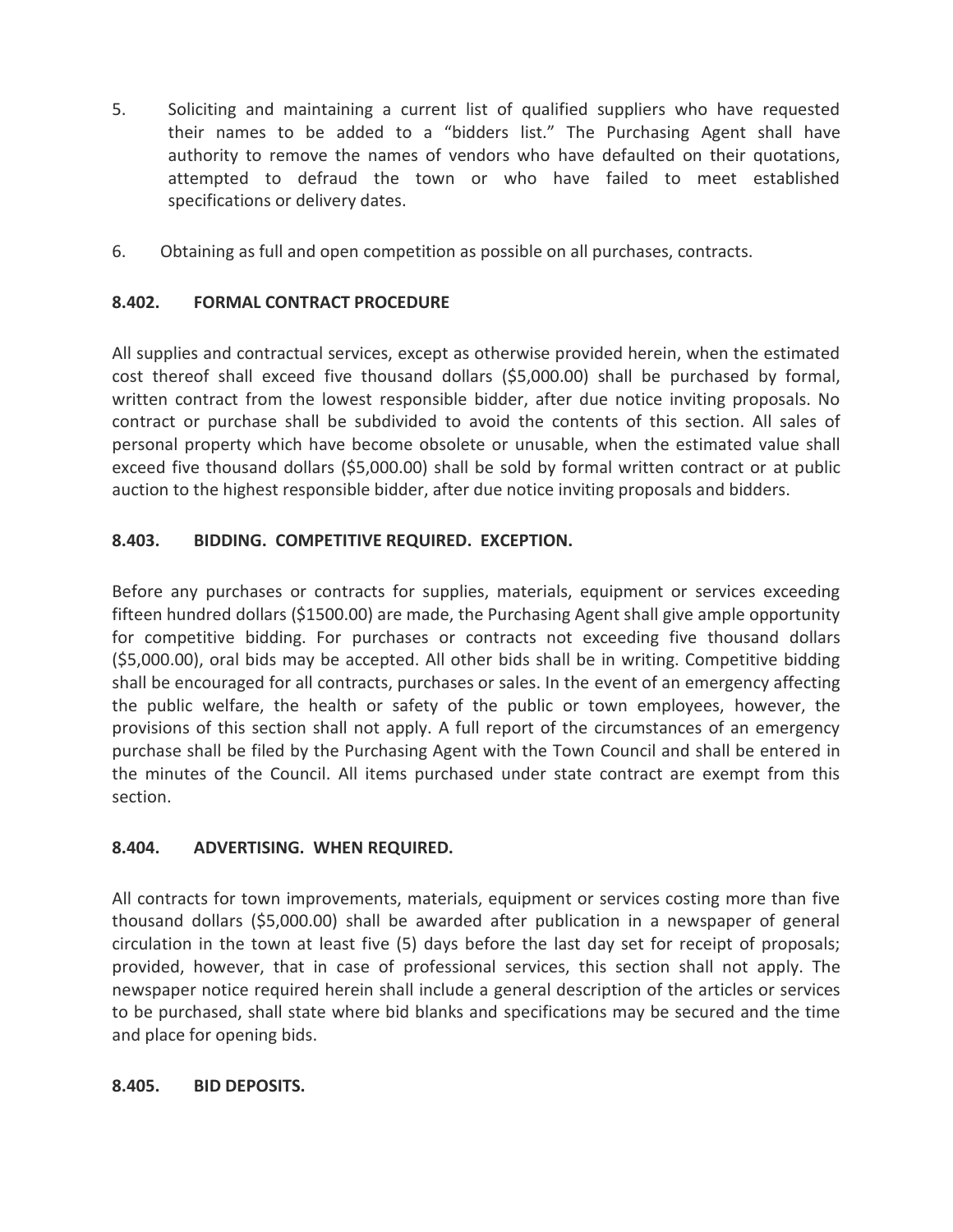When deemed necessary by the Purchasing Agent, bid deposits shall be prescribed in the public notices inviting bids. Upon entering into a contract, bidders shall be entitled to return of bid deposit where the Purchasing Agent has required such. A successful bidder shall forfeit any bid deposit required by the Purchasing Agent, upon failure on his part to enter into a contract within ten (10) days after the aware; provided, however, that the Town in its uncontrolled discretion, may waive this forfeiture.

#### **8.406. SEALED BID PROCEDURES.**

Procedure for sealed bids shall be as follows:

- 1. Sealing. Bids shall be submitted to the Purchasing Agent securely sealed in an envelope and shall be identified on the envelope in accordance with bid instructions.
- 2. Opening. Bids shall be opened in public at the time and place stated in the public notices.
- 3. Tabulation. A tabulation of all bids received shall be available for public inspection.
- 4. Rejection of bids. The Purchasing Agent shall have the authority to reject all bids, parts of bids or all bids for any one or more supplies or contractual services included in the proposed contract, when the public interest will be served thereby.
- 5. Bidder in default to city. The Purchasing Agent shall not accept the bid of a contractor or vendor who is delinquent in payment of taxes, license or other moneys due the city.
- 6. Award of Contract:
- (a) Authority in agent. The Purchasing Agent shall have the authority to award contracts within the purview of this article;
- (b) Lowest responsible bidder. Contracts shall be awarded to the lowest responsible bidder. In determining "lowest responsible bidder," in addition to price, the Purchasing Agent shall consider:
- (1) The ability, capacity and skill of the bidder to perform the contract and provide the service required;
- (2) Whether the bidder can perform the contract or provide the service promptly, or within the time specified, without delay or interference;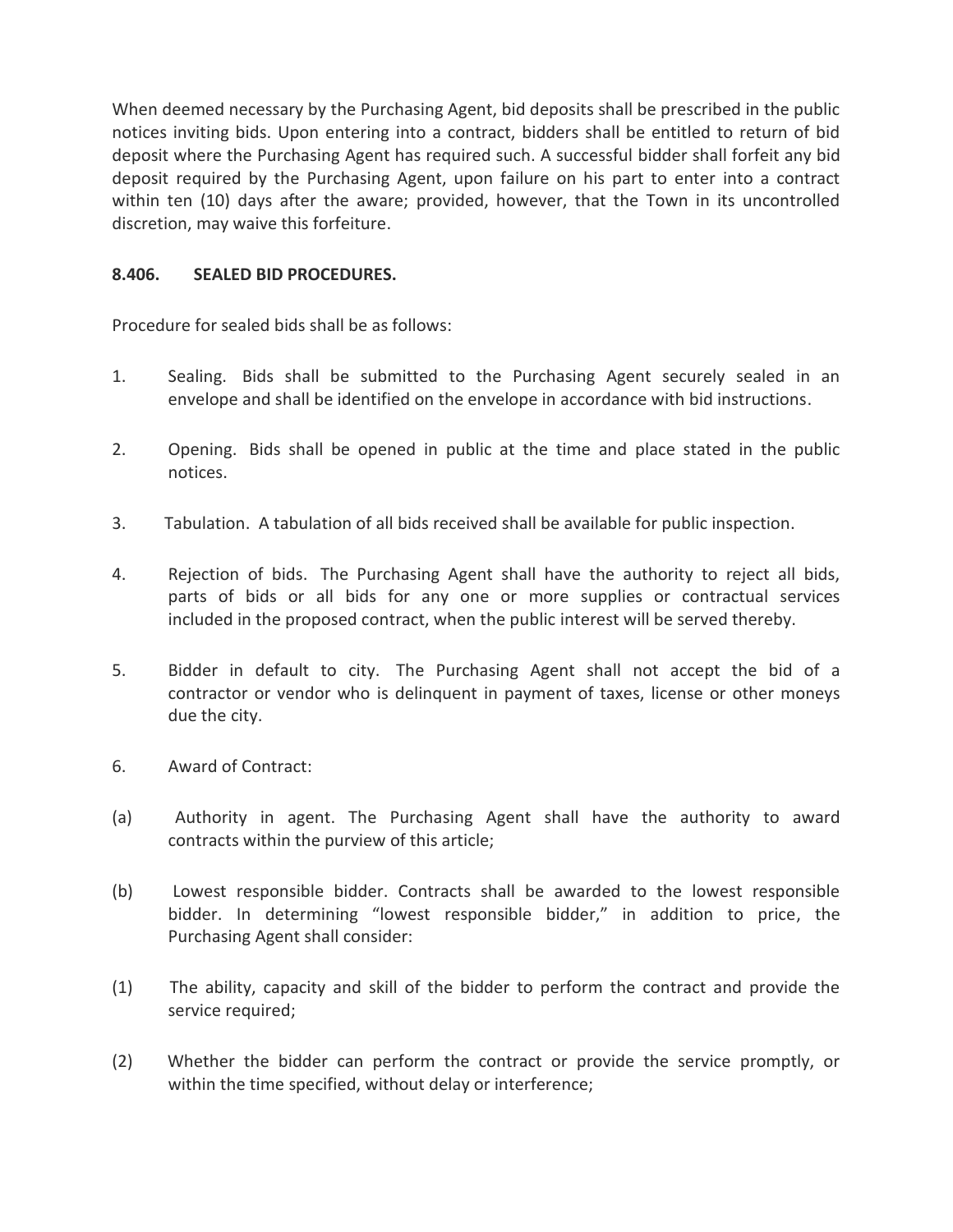- (3) The character, integrity, reputation, judgment, experience and efficiency of the bidder;
- (4) The quality of performance of previous contracts or services;
- (5) The previous and existing compliance by the bidder with laws and ordinances relating to the contract or services;
- (6) The sufficiency of the financial resources and ability of the bidder to perform the contract or provide the service;
- (7) The quality, availability and adaptability of the supplies or contractual services to the particular use required;
- (8) The ability of the bidder to provide future maintenance and service for the use of the subject of the contract and
- (9) The number and scope of conditions attached to the bid.
- 7. Award to other than low bidder. When the award is not given to the lowest bidder, a full and complete statement of the reasons for placing the order elsewhere shall be prepared by the Purchasing Agent and filed with the papers relating to the transaction and held for a period of no less than twelve (12) months.
- 8. Tie bids, local vendors. If all bids received are the same total amount or unit price, quality and service are equal, the contract shall be awarded to the local bidder. If two (2) or more of such bids are submitted by local bidders, the Purchasing Agent shall award the contract to one of the local bidders by drawing lots in public. If local bidders are not involved in tie bids, the Purchasing Agent shall award the contract one of the outside tie bidders by drawing lots in public. The Purchasing Agent, local bidders and vendors should bear in mind, however, that to award a contract to a local vendor where he is not the lowest responsible bidder, or where price, quality and service are not equal, is to give preference to one minute segment of the citizenry against the best interest of the community as a whole.
- 9. Performance bonds. The Purchasing Agent shall have the authority to require a performance bond, before entering into a contract, in such form and amount as he shall find reasonably necessary to protect the best interest of the town.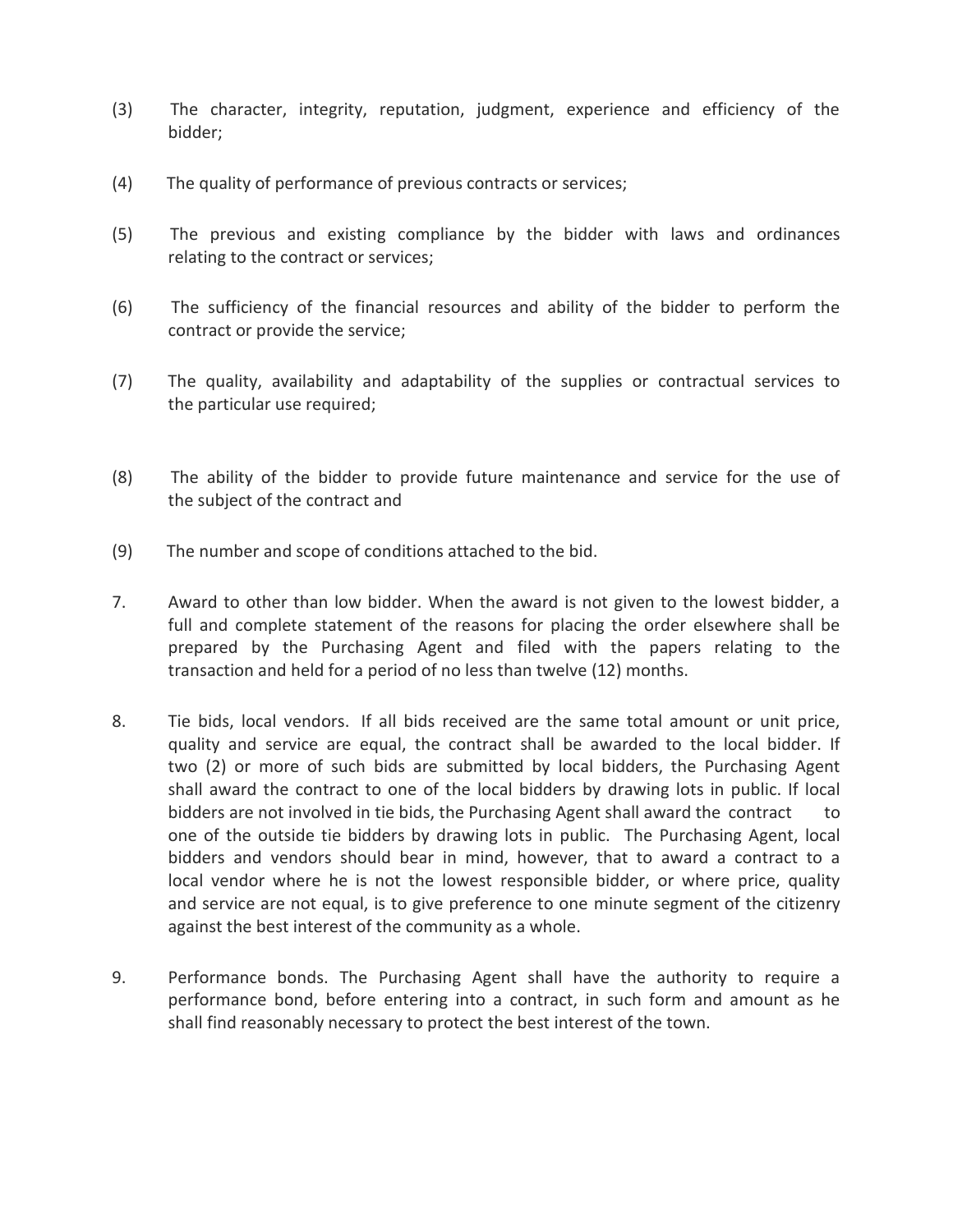10. Bonds. The Purchasing Agent may require a Payment Bond and a Labor and Material Bond, before entering into a contract, in such form and amount as he shall find reasonably necessary to protect the public interest of the town.

#### **8.407. MATERIALS TESTING.**

The Purchasing Agent shall have the authority to require chemical and physical tests of samples submitted with bids and samples of deliveries, which are necessary to determine their quality and conformance with the specifications. In the performance of such test, the Purchasing Agent shall have the authority to make use of laboratory facilities of any agency of the town government or any outside laboratory.

#### **8.408. FINANCIAL INTEREST OF CITY OFFICIALS AND EMPLOYEES PROHIBITED.**

- a. No member of Council or any other officer or employee of the city shall have a financial interest in any contract or in the sale to the city or to a contractor supplying the city of any land or rights or interests in any land, materials, supplies or services except when a majority of the Council determines such exception in the best interest of the city. No member of Council whose interest is involved shall vote on the question.
- b. Any willful violation of this section shall constitute malfeasance in office.
- c. Any officer or employee of the town found guilty thereof shall forfeit his office or position. Any violation of this section with the knowledge, express or implied, of the person or corporation contracting with the town shall render the contract voidable by the Town Council.

#### **8.409. RECORDS OF OPEN MARKET ORDERS AND BIDS.**

The Purchasing Agent shall keep a record of all open market orders and the bids submitted in competition thereon, and such records shall also be open to public inspection.

#### **8.410. STOCK REPORTS.**

All offices, departments or agencies of the city government shall submit to the Purchasing Agent, at times and in such form as he shall prescribe, reports showing stocks of all supplies which are no longer used or which have become obsolete, worn-out or scrapped.

#### **8.411. SURPLUS STOCK.**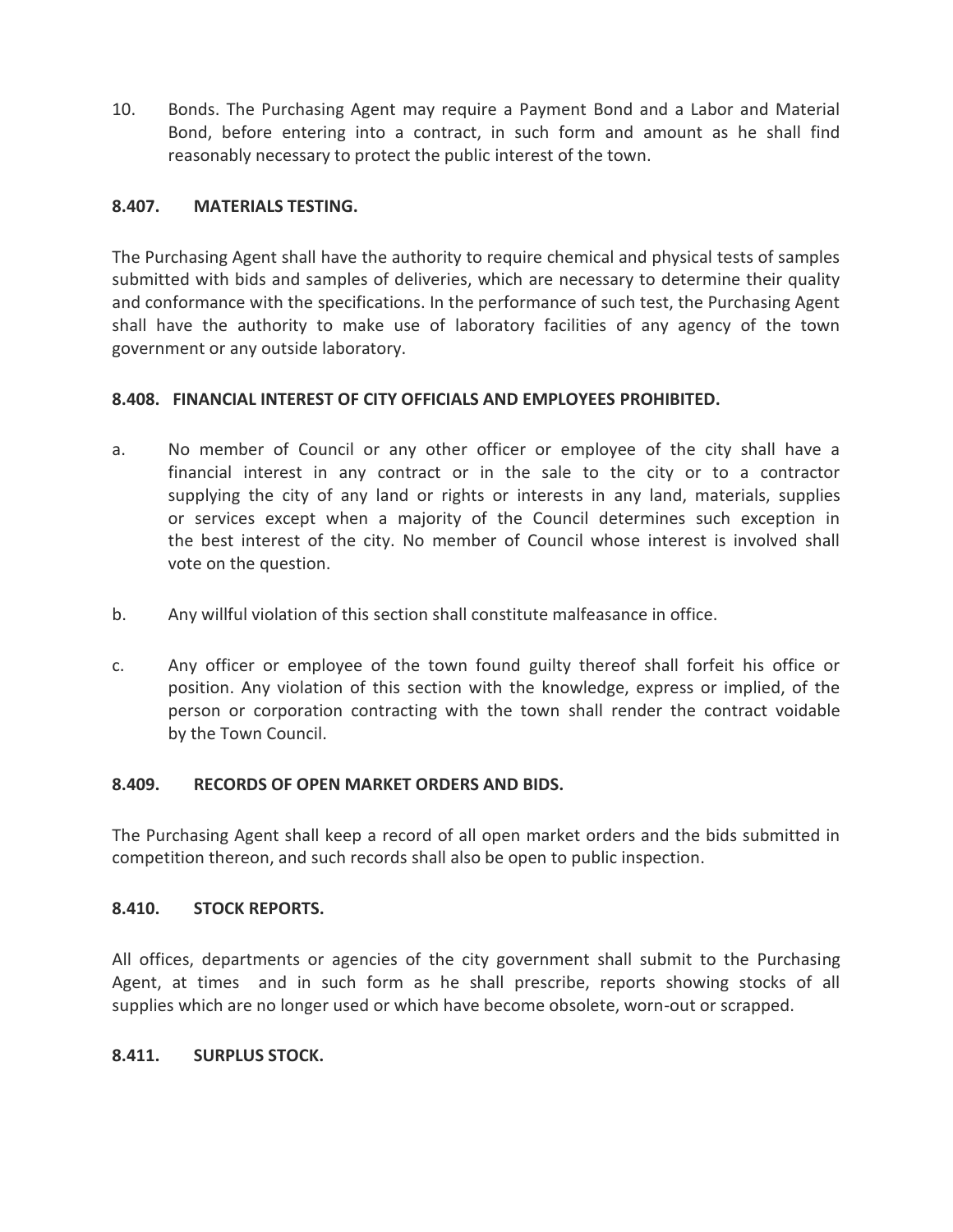The Purchasing Agent shall have authority to transfer surplus stock to other offices, agencies or departments of the town government.

#### **8.412. SUPPLIES UNSUITABLE FOR PUBLIC USE, SALE OR EXCHANGE.**

The Purchasing Agent shall have the authority to sell all supplies which have become unsuitable for public use, or to exchange the same for, or trade-in the same on, new supplies. Such sales shall be made to the highest bidder, unless otherwise authorized by the Council. All moneys received from such sales shall be paid into the appropriate fund of the town.

#### **ARTICLE V. BUSINESS AND PROFESSIONAL LICENSES**

Editor's Note. Due to its complexity and length, the Business and Professional License Ordinance is not included herein, and is neither amended nor rescinded by this code. (See Enacting Ordinance, this code.)

Any questions relating to the ordinance or amendments to it should be addressed to the Police Chief.

**WHEREAS**, in September 2020 the South Carolina General Assembly adopted the South Carolina Business License Tax Standardization Act (2020 Act No. 176), now codified at S.C. Code Sections 6-1-400 to 6-1-420 (the "Act");

**WHEREAS,** the Act requires all municipalities and counties that impose a business license tax to adopt a standard business license year of May 1 through April 30;

**WHEREAS,** the Act requires all municipalities and counties that impose a business license tax to utilize the Act's standardized business licensing requirements and class schedule;

**WHEREAS,** the Act requires all municipalities and counties to update their business license class schedules every odd year based on the latest available IRS statistics; and

**WHEREAS,** in order to comply with the requirements of the Act, the Town of Campobello (the "Municipality") has prepared the attached 2022 Business License Ordinance, which is incorporated herein by reference;

**NOW, THEREFORE,** be it ordained by the Mayor and Council of the Town of Campobello, South Carolina, that:

- 1. The attached 2022 Business License Ordinance is hereby adopted and shall become effective beginning with the business license period commencing on May 1, 2022.
- 2. All prior ordinances of the Municipality related to business licensing which are in effect at the time of this enactment are hereby repealed and replaced in their entirety with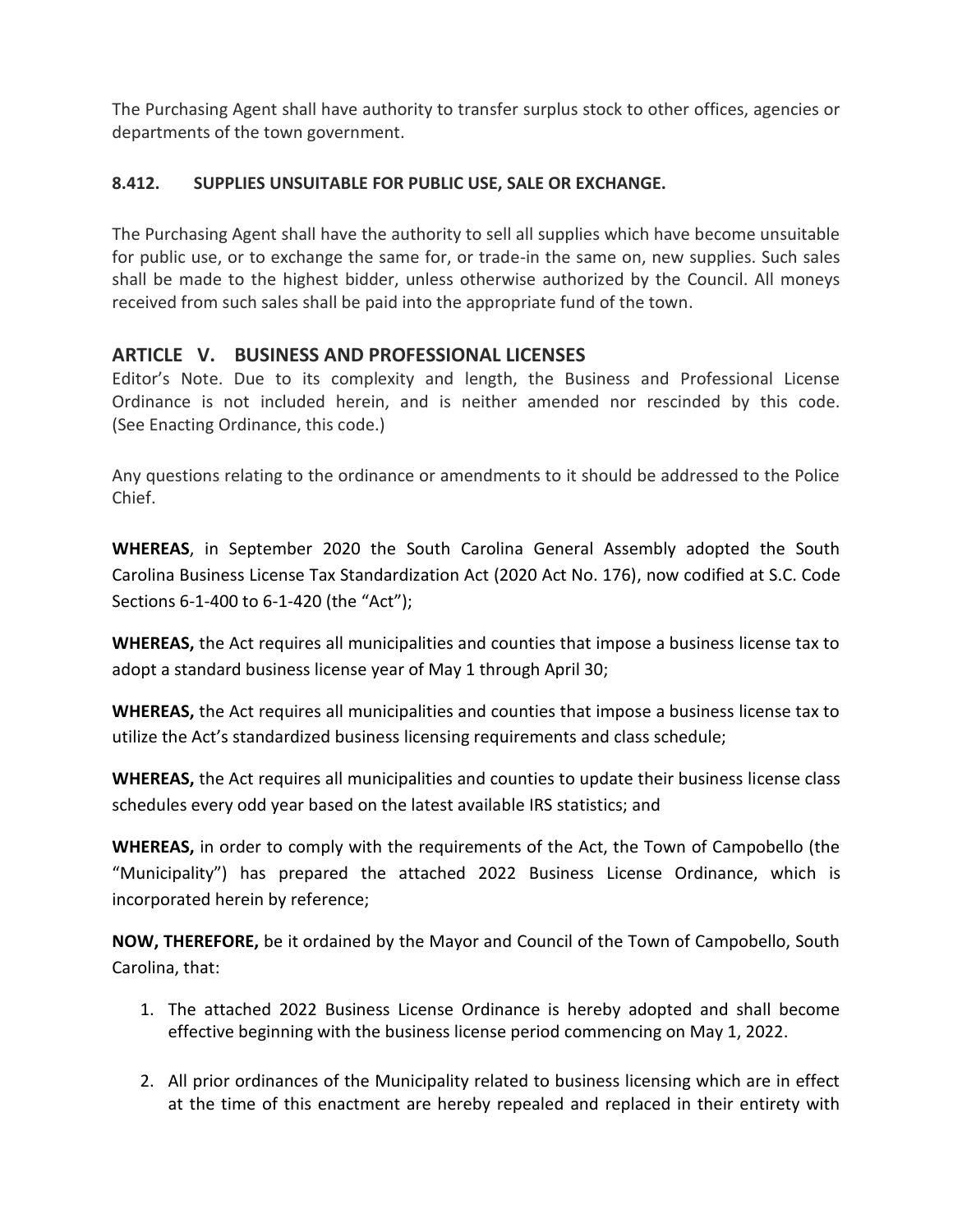the 2022 Business License Ordinance; provided that any prior ordinances of the Municipality related to collections programs administered by the Municipal Association of South Carolina, including without limitation the Insurance Tax Collection Program (ITCP), the Brokers Tax Collection Program (BTCP), the Telecommunications Tax Collection Program (TTCP), and Setoff Debt Collection Program, shall remain in full force and effect in accordance with their terms except to the extent specifically amended by the 2022 Business License Ordinance.

DONE AND RATIFIED IN COUNCIL DULY ASSEMBLED, BY POSITIVE MAJORITY, THIS 7th DAY OF September, 2021.

First Reading August 2, 2021 Final Reading September 7, 2021

#### **8.501. BUSINESS LICENSE ORDINANCE.**

**Section 1. License Required**. Every person engaged or intending to engage in any business, calling, occupation, profession, or activity engaged in with the object of gain, benefit, or advantage, in whole or in part within the limits of the Town of Campobello, South Carolina, is required to pay an annual license tax for the privilege of doing business and obtain a business license as herein provided.

**Section 2.** Definitions. The following words, terms, and phrases, when used in this ordinance, shall have the meaning ascribed herein. Defined terms are not capitalized when used in this ordinance unless the context otherwise requires.

"*Business*" means any business, calling, occupation, profession, or activity engaged in with the object of gain, benefit, or advantage, either directly or indirectly.

"*Charitable Organization*" means an organization that is determined by the Internal Revenue Service to be exempt from Federal income taxes under 26 U.S.C. Section 501(c)(3), (4), (6), (7), (8), (10) or (19).

"*Charitable Purpose*" means a benevolent, philanthropic, patriotic, or eleemosynary purpose that does not result in personal gain to a sponsor, organizer, officer, director, trustee, or person with ultimate control of the organization.

"*Classification*" means that division of businesses by NAICS codes subject to the same license rate as determined by a calculated index of ability to pay based on national averages, benefits, equalization of tax burden, relationships of services, or other basis deemed appropriate by the Council.

"*Council*" means the Town Council of the Town of Campobello.

"*Domicile*" means a principal place from which the trade or business of a licensee is conducted, directed, or managed. For purposes of this ordinance, a licensee may be deemed to have more than one domicile.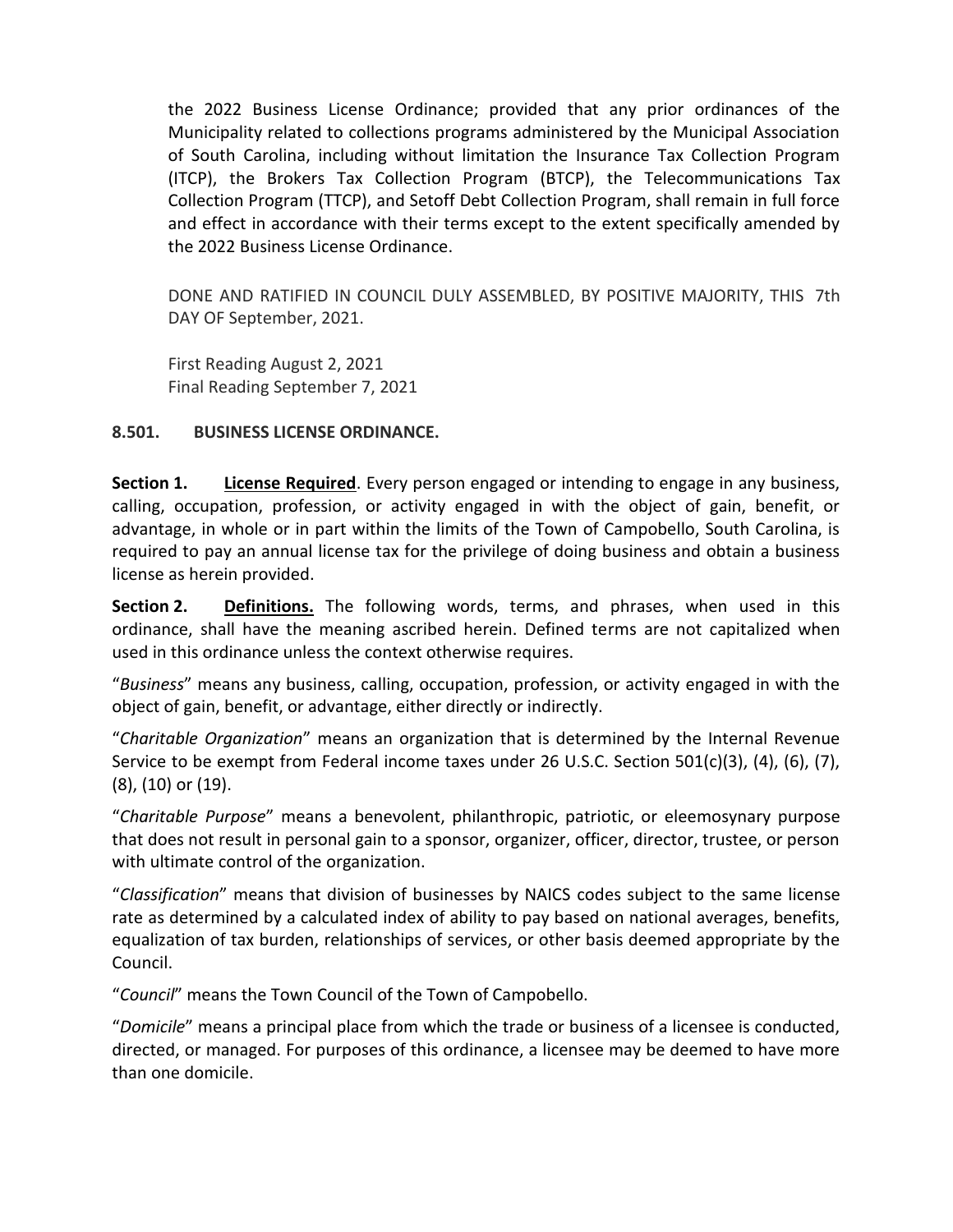"*Gross Income*" means the gross receipts or gross revenue of a business, received or accrued, for one calendar or fiscal year collected or to be collected from business done within the Municipality. If the licensee has a domicile within the Municipality, business done within the Municipality shall include all gross receipts or revenue received or accrued by such licensee. If the licensee does not have a domicile within the Municipality, business done within the Municipality shall include only gross receipts or revenue received or accrued within the Municipality. In all cases, if the licensee pays a business license tax to another county or municipality, then the licensee's gross income for the purpose of computing the tax within the Municipality must be reduced by the amount of revenues or receipts taxed in the other county or municipality and fully reported to the Municipality. Gross income for business license tax purposes shall not include taxes collected for a governmental entity, escrow funds, or funds that are the property of a third party. The value of bartered goods or trade-in merchandise shall be included in gross income. The gross receipts or gross revenues for business license purposes may be verified by inspection of returns and reports filed with the Internal Revenue Service, the South Carolina Department of Revenue, the South Carolina Department of Insurance, or other government agencies. In calculating gross income for certain businesses, the following rules shall apply:

- A. Gross income for agents shall be calculated on gross commissions received or retained, unless otherwise specified. If commissions are divided with other brokers or agents, then only the amount retained by the broker or agent is considered gross income.
- B. Except as specifically required by S.C. Code  $\S$  38-7-20, gross income for insurance companies shall be calculated on gross premiums written.
- C. Gross income for manufacturers of goods or materials with a location in the Municipality shall be calculated on the lesser of (i) gross revenues or receipts received or accrued from business done at the location, (ii) the amount of income allocated and apportioned to that location by the business for purposes of the business's state income tax return, or (iii) the amount of expenses attributable to the location as a cost center of the business. Licensees reporting gross income under this provision shall have the burden to establish the amount and method of calculation by satisfactory records and proof. Manufacturers include those taxpayers reporting a manufacturing principal business activity code on their federal income tax returns.

"*License Official*" means a person designated to administer this ordinance. Notwithstanding the designation of a primary license official, the Municipality may designate one or more alternate license officials to administer particular types of business licenses, including without limitation for business licenses issued to businesses subject to business license taxes under Article 20, Chapter 9, Title 58, and Chapters 7 and 45, Title 38, of the South Carolina Code.

"*Licensee*" means the business, the person applying for the license on behalf of the business, an agent or legal representative of the business, a person who receives any part of the net profit of the business, or a person who owns or exercises control of the business.

"*Municipality*" means the Town of Campobello, South Carolina.

"*NAICS*" means the North American Industry Classification System for the United States published under the auspices of the Federal Office of Management and Budget.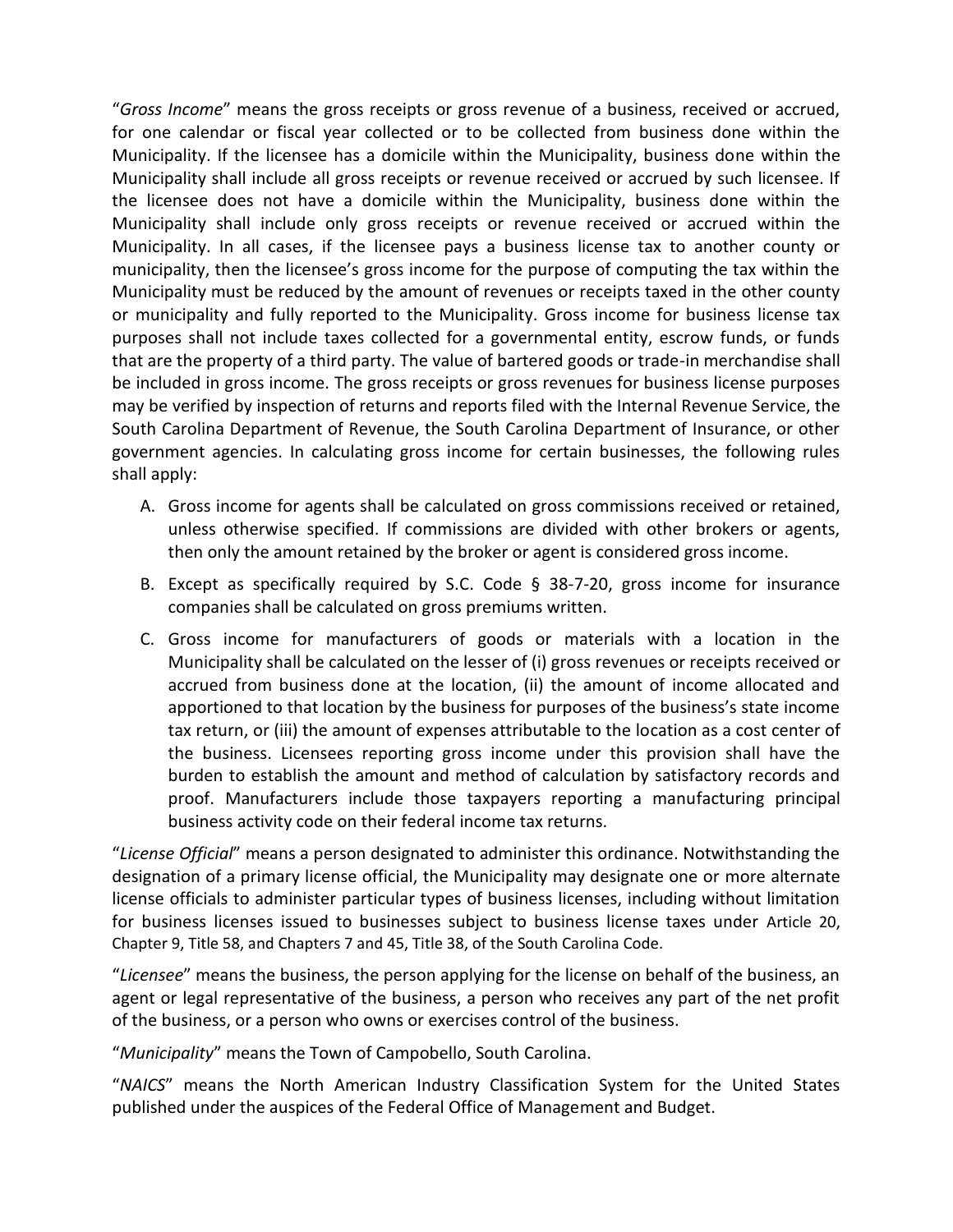"*Person*" means any individual, firm, partnership, limited liability partnership, limited liability company, cooperative non-profit membership, corporation, joint venture, association, estate, trust, business trust, receiver, syndicate, holding company, or other group or combination acting as a unit, in the singular or plural, and the agent or employee having charge or control of a business in the absence of the principal.

**Section 3. Purpose and Duration.** The business license required by this ordinance is for the purpose of providing such regulation as may be required for the business subject thereto and for the purpose of raising revenue for the general fund through a privilege tax. Except as set forth below for business licenses issued to contractors with respect to specific construction projects, each yearly license shall be issued for the twelve-month period of May 1 to April 30. A business license issued for a construction contract may, at the request of the licensee, be stated to expire at the completion of the construction project; *provided*, any such business license may require that the licensee file, by each April 30 during the continuation of the construction project, a statement of compliance, including but not limited to a revised estimate of the value of the contract. If any revised estimate of the final value of such project exceeds the amount for which the business license was issued, the licensee shall be required to pay a license fee at the then-prevailing rate on the excess amount. The provisions of this ordinance and the rates herein shall remain in effect from year to year as amended by the Council.

#### **Section 4. Business License Tax, Refund.**

- A. The required business license tax shall be paid for each business subject hereto according to the applicable rate classification on or before the due date of the 30th day of April in each year, except for those businesses in Rate Class 8 for which a different due date is specified. Late payments shall be subject to penalties as set forth in Section 12 hereof, except that admitted insurance companies may pay before June 1 without penalty.
- B. A separate license shall be required for each place of business and for each classification or business conducted at one place. If gross income cannot be separated for classifications at one location, the business license tax shall be computed on the combined gross income for the classification requiring the highest rate. The business license tax must be computed based on the licensee's gross income for the calendar year preceding the due date, for the licensee's twelve-month fiscal year preceding the due date, or on a twelve-month projected income based on the monthly average for a business in operation for less than one year. The business license tax for a new business must be computed on the estimated probable gross income for the balance of the license year. A business license related to construction contract projects may be issued on a per-project basis, at the option of the taxpayer. No refund shall be made for a business that is discontinued.
- C. A licensee that submits a payment greater than the amount owed may request a refund. To be considered, a refund request must be submitted in writing to the Municipality before the June 1 immediately following the April 30 on which the payment was due and must be supported by adequate documentation supporting the refund request. The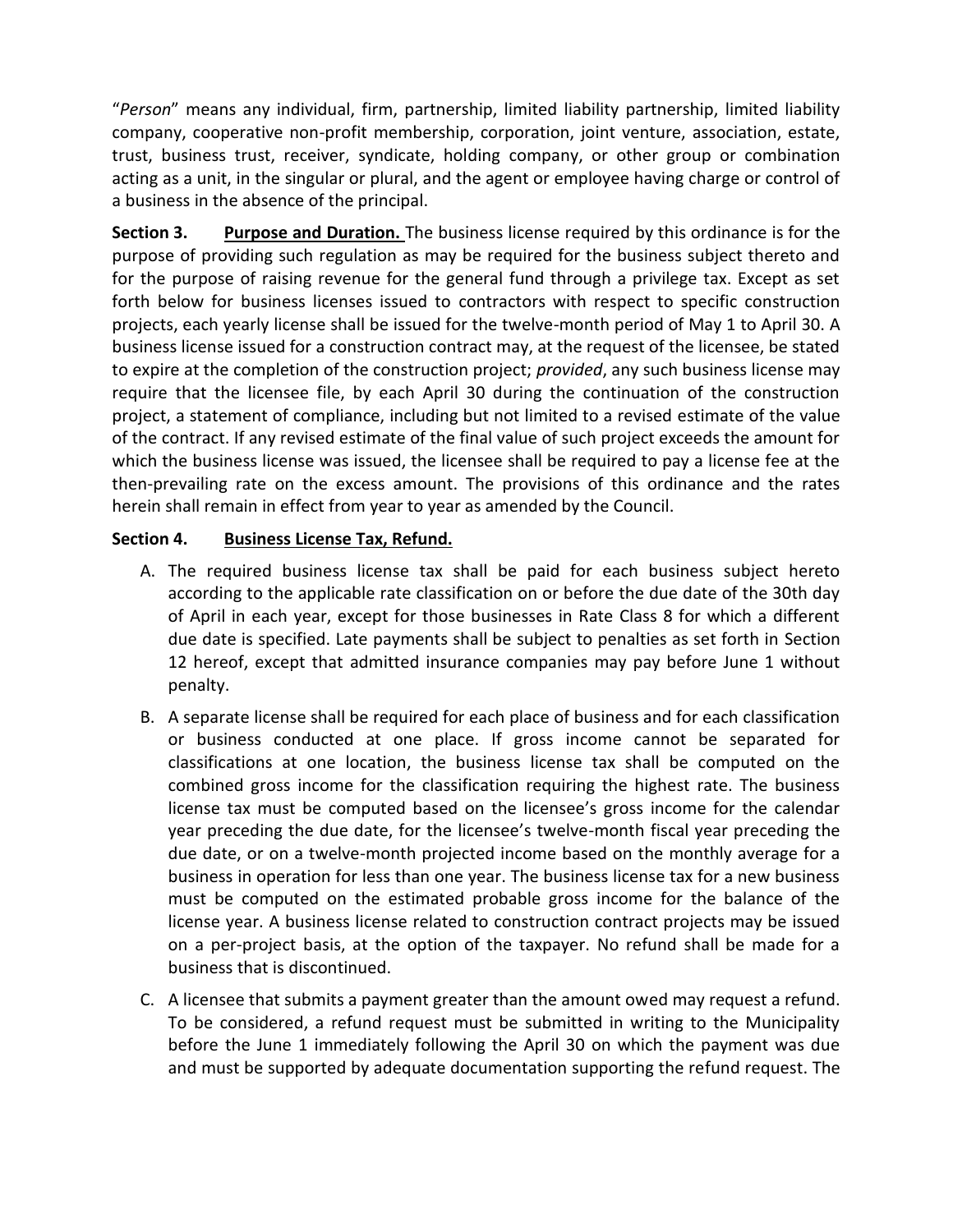Municipality shall approve or deny the refund request, and if approved shall issue the refund to the business, within thirty days after receipt of the request.

#### **Section 5. Registration Required.**

- A. The owner, agent, or legal representative of every business subject to this ordinance, whether listed in the classification index or not, shall register the business and make application for a business license on or before the due date of each year; *provided*, a new business shall be required to have a business license prior to operation within the Municipality, and an annexed business shall be required to have a business license within thirty (30) days of the annexation. A license for a bar (NAICS 722410) must be issued in the name of the individual who has been issued the corresponding state alcohol, beer, or wine permit or license and will have actual control and management of the business.
- B. Application shall be on the then-current standard business license application as established and provided by the Director of the South Carolina Revenue and Fiscal Affairs Office and shall be accompanied by all information about the applicant, the licensee, and the business deemed appropriate to carry out the purpose of this ordinance by the license official. Applicants may be required to submit copies of portions of state and federal income tax returns reflecting gross receipts and gross revenue figures.
- C. The applicant shall certify under oath that the information given in the application is true, that the gross income is accurately reported (or estimated for a new business) without any unauthorized deductions, and that all assessments, personal property taxes on business property, and other monies due and payable to the Municipality have been paid.
- D. The Municipality shall allow application, reporting, calculation, and payment of business license taxes through the business license tax portal hosted and managed by the South Carolina Revenue and Fiscal Affairs Office, subject to the availability and capability thereof. Any limitations in portal availability or capability do not relieve the applicant or Licensee from existing business license or business license tax obligations.

#### **Section 6. Deductions, Exemptions, and Charitable Organizations.**

- A. No deductions from gross income shall be made except income earned outside of the Municipality on which a license tax is paid by the business to some other municipality or county and fully reported to the Municipality, taxes collected for a governmental entity, or income which cannot be included for computation of the tax pursuant to state or federal law. Properly apportioned income from business in interstate commerce shall be included in the calculation of gross income and is not exempted. The applicant shall have the burden to establish the right to exempt income by satisfactory records and proof.
- B. No person shall be exempt from the requirements of the ordinance by reason of the lack of an established place of business within the Municipality, unless exempted by state or federal law. The license official shall determine the appropriate classification for each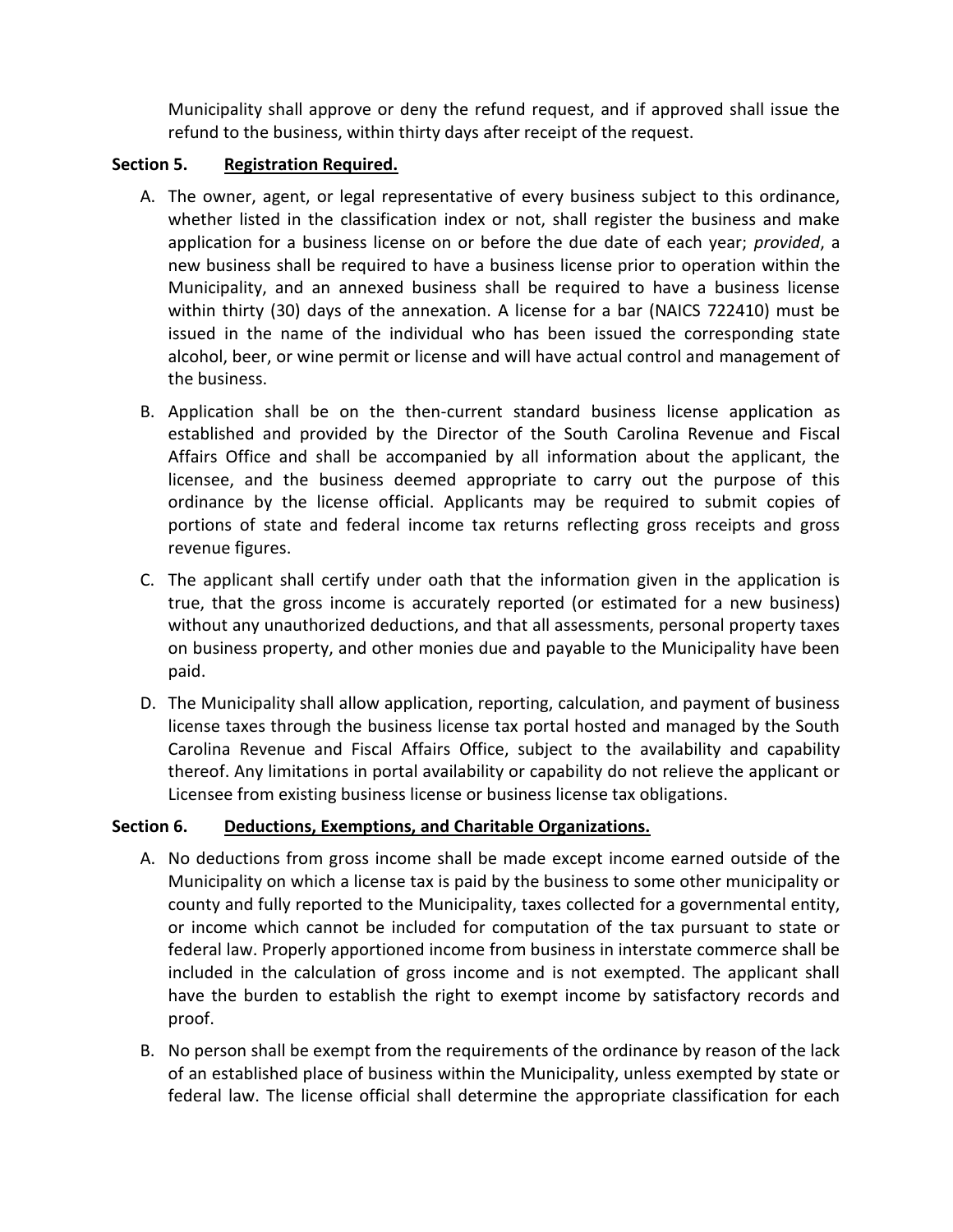business in accordance with the latest issue of NAICS. No person shall be exempt from this ordinance by reason of the payment of any other tax, unless exempted by state law, and no person shall be relieved of liability for payment of any other tax or fee by reason of application of this ordinance.

- C. Wholesalers are exempt from business license taxes unless they maintain warehouses or distribution establishments within the Municipality. A wholesale transaction involves a sale to an individual who will resell the goods and includes delivery of the goods to the reseller. It does not include a sale of goods to a user or consumer.
- D. A charitable organization shall be exempt from the business license tax on its gross income unless it is deemed a business subject to a business license tax on all or part of its gross income as provided in this section. A charitable organization, or any affiliate of a charitable organization, that reports income from for-profit activities or unrelated business income for federal income tax purposes to the Internal Revenue Service shall be deemed a business subject to a business license tax on the part of its gross income from such for-profit activities or unrelated business income.
- E. A charitable organization shall be deemed a business subject to a business license tax on its total gross income if (1) any net proceeds of operation, after necessary expenses of operation, inure to the benefit of any individual or any entity that is not itself a charitable organization as defined in this ordinance, or (2) any net proceeds of operation, after necessary expenses of operation, are used for a purpose other than a charitable purpose as defined in this ordinance. Excess benefits or compensation in any form beyond fair market value to a sponsor, organizer, officer, director, trustee, or person with ultimate control of the organization shall not be deemed a necessary expense of operation.

**Section 7. False Application Unlawful.** It shall be unlawful for any person subject to the provisions of this ordinance to make a false application for a business license or to give or file, or direct the giving or filing of, any false information with respect to the license or tax required by this ordinance.

#### **Section 8. Display and Transfer.**

- A. All persons shall display the license issued to them on the original form provided by the license official in a conspicuous place in the business establishment at the address shown on the license. A transient or non-resident shall carry the license upon his person or in a vehicle used in the business readily available for inspection by any authorized agent of the Municipality.
- B. A change of address must be reported to the license official within ten (10) days after removal of the business to a new location and the license will be valid at the new address upon written notification by the license official and compliance with zoning and building codes. Failure to obtain the approval of the license official for a change of address shall invalidate the license and subject the licensee to prosecution for doing business without a license. A business license shall not be transferable, and a transfer of controlling interest shall be considered a termination of the old business and the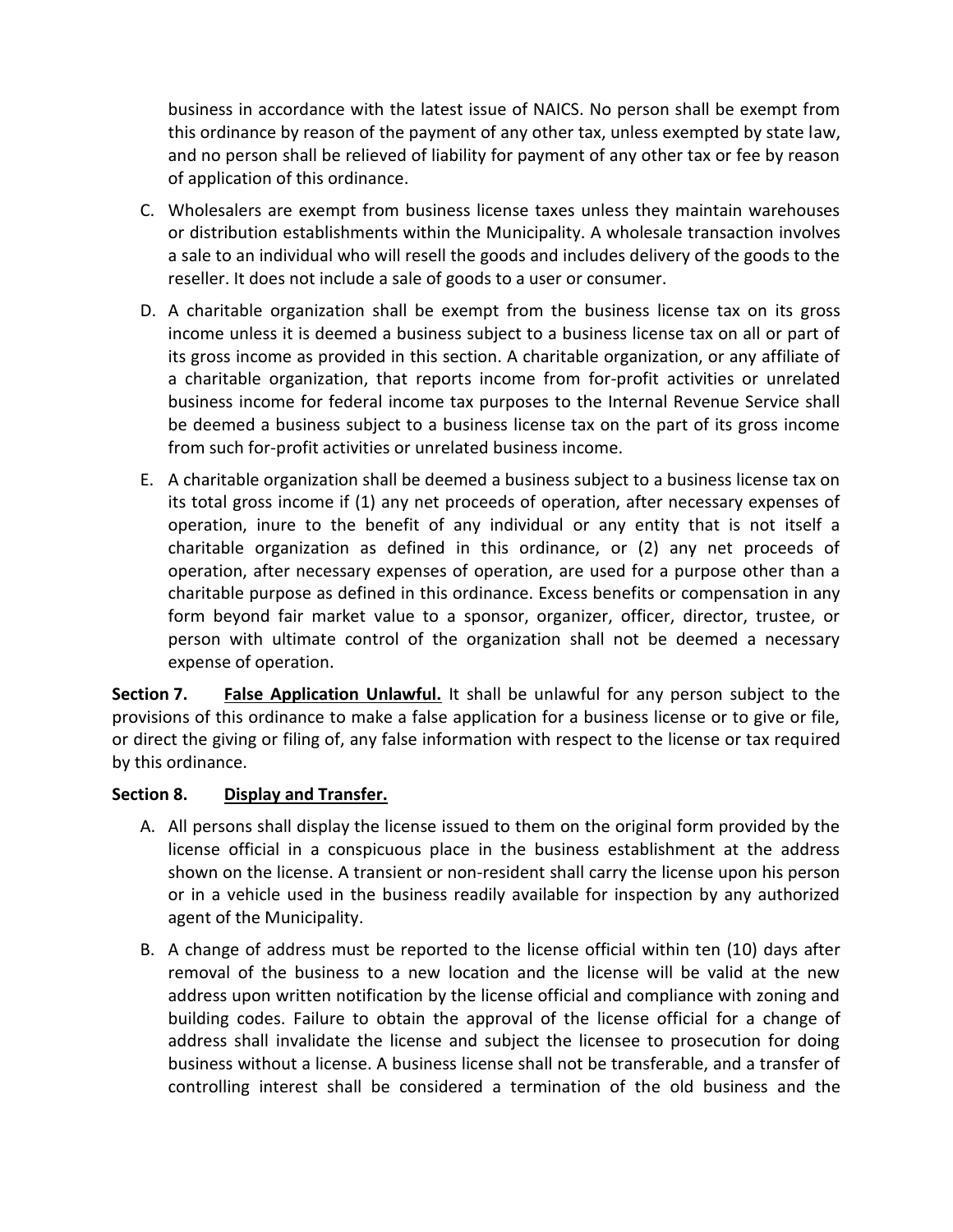establishment of a new business requiring a new business license, based on old business income.

**Section 9. Administration of Ordinance.** The license official shall administer the provisions of this ordinance, collect business license taxes, issue licenses, make or initiate investigations and audits to ensure compliance, initiate denial or suspension and revocation procedures, report violations to the municipal attorney, assist in prosecution of violators, produce forms, undertake reasonable procedures relating to the administration of this ordinance, and perform such other duties as may be duly assigned.

#### **Section 10. Inspection and Audits.**

- A. For the purpose of enforcing the provisions of this ordinance, the license official or other authorized agent of the Municipality is empowered to enter upon the premises of any person subject to this ordinance to make inspections and to examine and audit books and records. It shall be unlawful for any such person to fail or refuse to make available the necessary books and records. In the event an audit or inspection reveals that the licensee has filed false information, the costs of the audit shall be added to the correct business license tax and late penalties in addition to other penalties provided herein. Each day of failure to pay the proper amount of business license tax shall constitute a separate offense.
- B. The license official shall have the authority to make inspections and conduct audits of businesses to ensure compliance with the ordinance. Financial information obtained by inspections and audits shall not be deemed public records, and the license official shall not release the amount of business license taxes paid or the reported gross income of any person by name without written permission of the licensee, except as authorized by this ordinance, state or federal law, or proper judicial order. Statistics compiled by classifications are public records.

#### **Section 11. Assessments, Payment under Protest, Appeal.**

- A. Assessments, payments under protest, and appeals of assessment shall be allowed and conducted by the Municipality pursuant to the provisions of S.C. Code  $\S$  6-1-410, as amended. In preparing an assessment, the license official may examine such records of the business or any other available records as may be appropriate and conduct such investigations and statistical surveys as the license official may deem appropriate to assess a business license tax and penalties as provided herein.
- B. The license official shall establish a uniform local procedure consistent with S.C. Code § 6-1-410 for hearing an application for adjustment of assessment and issuing a notice of final assessment; provided that for particular types of business licenses, including without limitation for business licenses issued to businesses subject to business license taxes under Article 20, Chapter 9, Title 58, and Chapters 7 and 45, Title 38, of the South Carolina Code, the Municipality, by separate ordinance, may establish a different procedure and may delegate one or more rights, duties, and functions hereunder to the Municipal Association of South Carolina.

#### **Section 12. Delinquent License Taxes, Partial Payment.**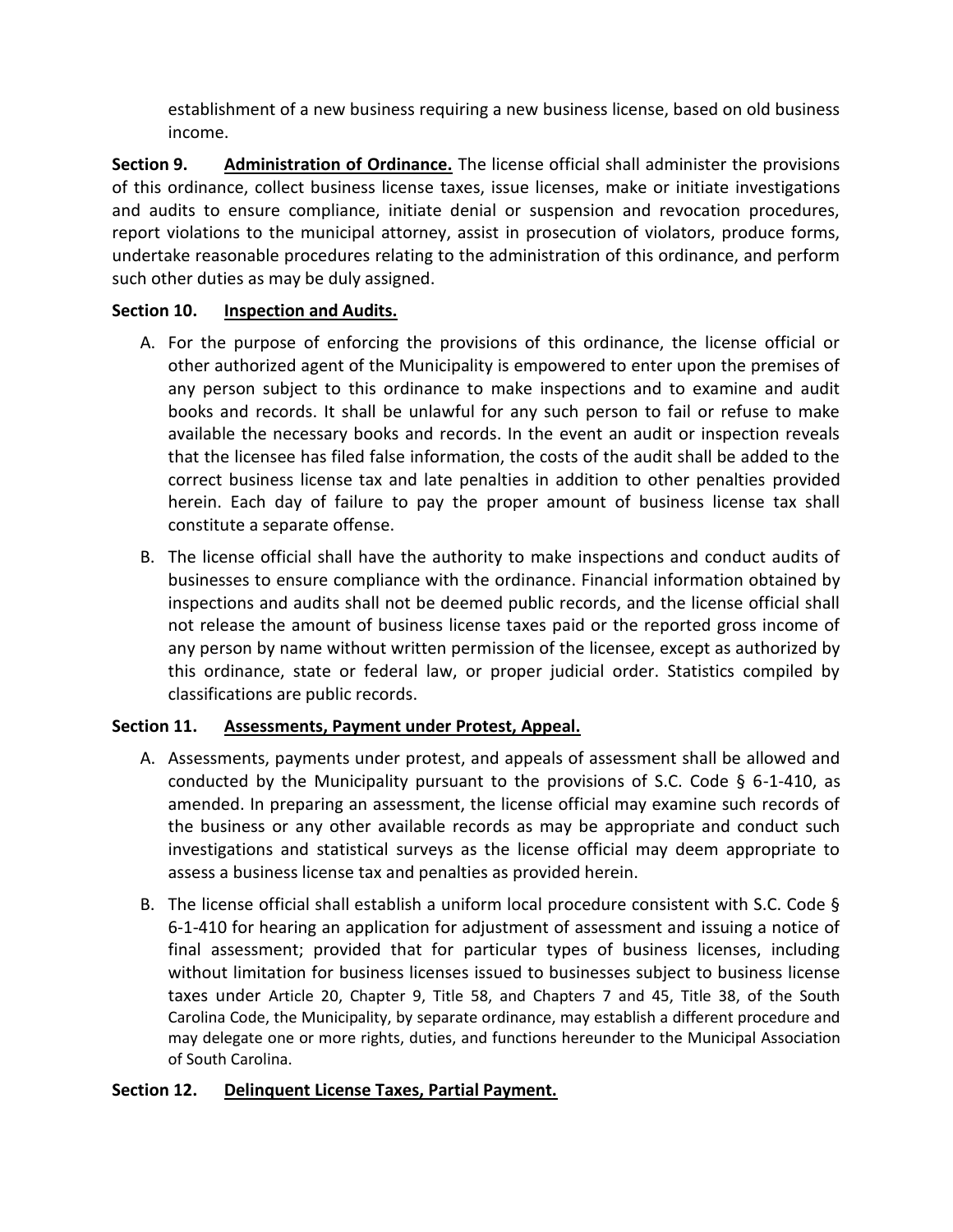- A. For non-payment of all or any part of the correct business license tax, the license official shall impose and collect a late penalty of five (5%) percent of the unpaid tax for each month or portion thereof after the due date until paid. Penalties shall not be waived. If any business license tax remains unpaid for sixty (60) days after its due date, the license official shall report it to the municipal attorney for appropriate legal action.
- B. Partial payment may be accepted by the license official to toll imposition of penalties on the portion paid; *provided*, however, no business license shall be issued or renewed until the full amount of the tax due, with penalties, has been paid.

**Section 13. Notices.** The license official may, but shall not be required to, mail written notices that business license taxes are due. If notices are not mailed, there shall be published a notice of the due date in a newspaper of general circulation within the Municipality three (3) times prior to the due date in each year. Failure to receive notice shall not constitute a defense to prosecution for failure to pay the tax due or grounds for waiver of penalties.

**Section 14. Denial of License.** The license official may deny a license to an applicant when the license official determines:

- A. The application is incomplete or contains a misrepresentation, false or misleading statement, or evasion or suppression of a material fact;
- B. The activity for which a license is sought is unlawful or constitutes a public nuisance *per se* or *per accidens*;
- C. The applicant, licensee, prior licensee, or the person in control of the business has been convicted within the previous ten years of an offense under a law or ordinance regulating business, a crime involving dishonest conduct or moral turpitude related to a business or a subject of a business, or an unlawful sale of merchandise or prohibited goods;
- D. The applicant, licensee, prior licensee, or the person in control of the business has engaged in an unlawful activity or nuisance related to the business or to a similar business in the Municipality or in another jurisdiction;
- E. The applicant, licensee, prior licensee, or the person in control of the business is delinquent in the payment to the Municipality of any tax or fee;
- F. A licensee has actual knowledge or notice, or based on the circumstances reasonably should have knowledge or notice, that any person or employee of the licensee has committed a crime of moral turpitude on the business premises, or has permitted any person or employee of the licensee to engage in the unlawful sale of merchandise or prohibited goods on the business premises and has not taken remedial measures necessary to correct such activity; or
- G. The license for the business or for a similar business of the licensee in the Municipality or another jurisdiction has been denied, suspended, or revoked in the previous license year.

A decision of the license official shall be subject to appeal as herein provided. Denial shall be written with reasons stated.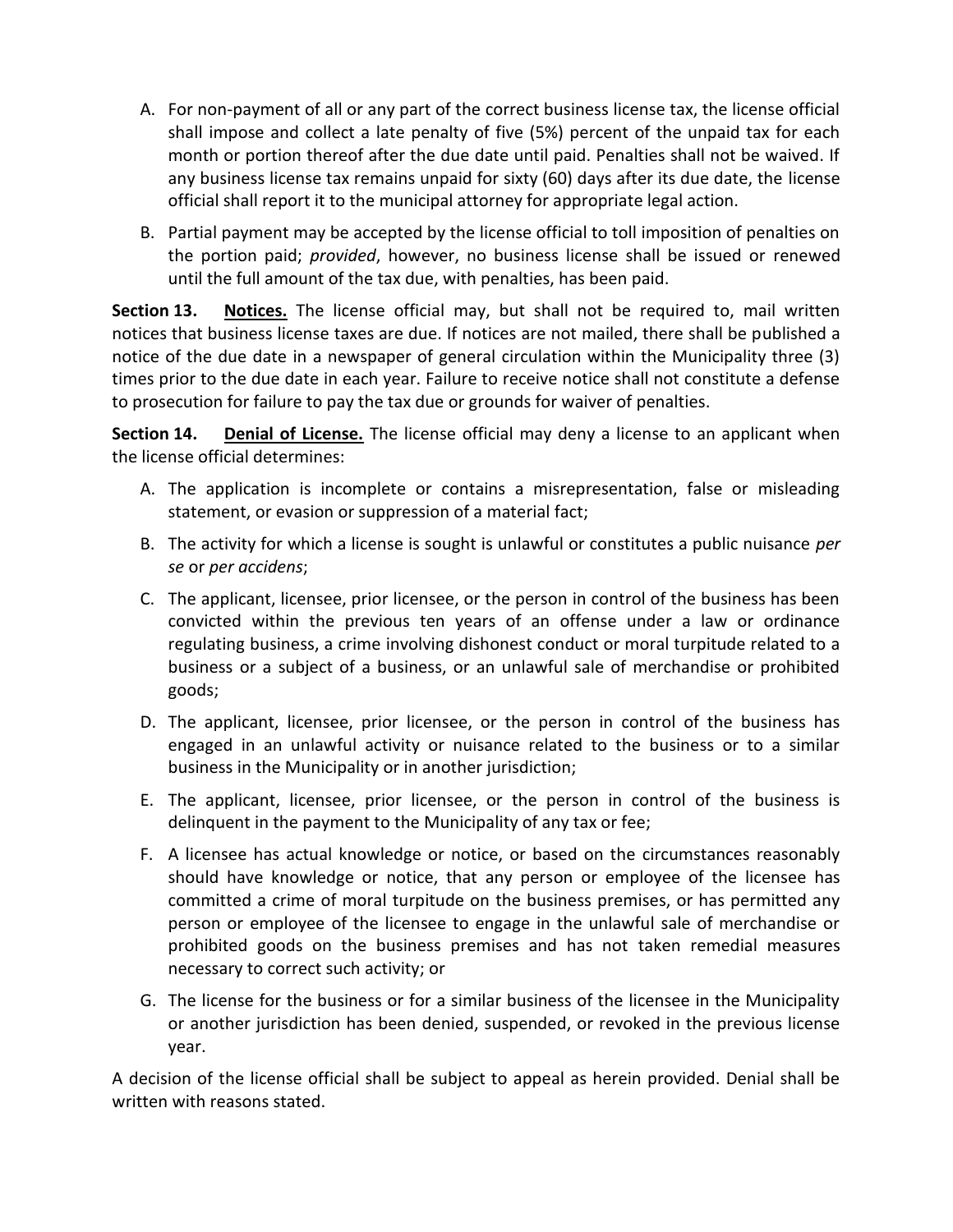#### **Section 15. Suspension or Revocation of License.** When the license official determines:

- A. A license has been mistakenly or improperly issued or issued contrary to law;
- B. A licensee has breached any condition upon which the license was issued or has failed to comply with the provisions of this ordinance;
- C. A licensee has obtained a license through a fraud, misrepresentation, a false or misleading statement, or evasion or suppression of a material fact in the license application;
- D. A licensee has been convicted within the previous ten years of an offense under a law or ordinance regulating business, a crime involving dishonest conduct or moral turpitude related to a business or a subject of a business, or an unlawful sale of merchandise or prohibited goods;
- E. A licensee has engaged in an unlawful activity or nuisance related to the business; or
- F. A licensee is delinquent in the payment to the Municipality of any tax or fee,

the license official may give written notice to the licensee or the person in control of the business within the Municipality by personal service or mail that the license is suspended pending a single hearing before Council or its designee for the purpose of determining whether the suspension should be upheld and the license should be revoked.

The written notice of suspension and proposed revocation shall state the time and place at which the hearing is to be held, and shall contain a brief statement of the reasons for the suspension and proposed revocation and a copy of the applicable provisions of this ordinance.

#### **Section 16. Appeals to Council or its Designee.**

- A. Except with respect to appeals of assessments under Section 11 hereof, which are governed by S.C. Code § 6-1-410, any person aggrieved by a determination, denial, or suspension and proposed revocation of a business license by the license official may appeal the decision to the Council or its designee by written request stating the reasons for appeal, filed with the license official within ten (10) days after service by mail or personal service of the notice of determination, denial, or suspension and proposed revocation.
- B. A hearing on an appeal from a license denial or other determination of the license official and a hearing on a suspension and proposed revocation shall be held by the Council or its designee within ten (10) business days after receipt of a request for appeal or service of a notice of suspension and proposed revocation. The hearing shall be held upon written notice at a regular or special meeting of the Council, or, if by designee of the Council, at a hearing to be scheduled by the designee. The hearing may be continued to another date by agreement of all parties. At the hearing, all parties shall have the right to be represented by counsel, to present testimony and evidence, and to cross-examine witnesses. The proceedings shall be recorded and transcribed at the expense of the party so requesting. The rules of evidence and procedure prescribed by Council or its designee shall govern the hearing. Following the hearing, the Council by majority vote of its members present, or the designee of Council if the hearing is held by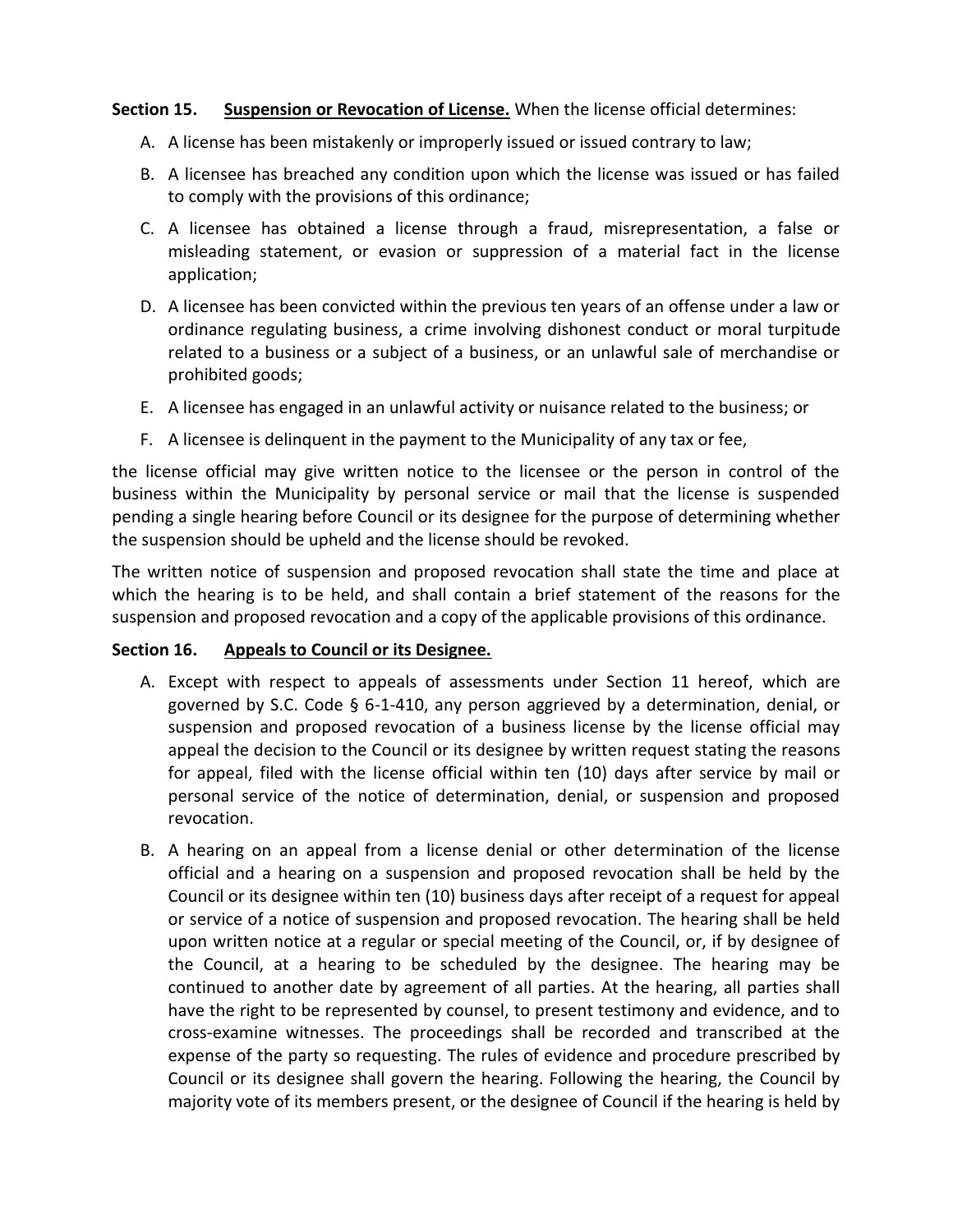the designee, shall render a written decision based on findings of fact and conclusions on application of the standards herein. The written decision shall be served, by personal service or by mail, upon all parties or their representatives and shall constitute the final decision of the Municipality.

- C. Timely appeal of a decision of Council or its designee does not effectuate a stay of that decision. The decision of the Council or its designee shall be binding and enforceable unless overturned by an applicable appellate court after a due and timely appeal.
- D. For business licenses issued to businesses subject to business license taxes under Article 20, Chapter 9, Title 58, and Chapters 7 and 45, Title 38, of the South Carolina Code, the Municipality may establish a different procedure by ordinance.

#### **Section 17. Consent, franchise, or license required for use of streets.**

- A. It shall be unlawful for any person to construct, install, maintain, or operate in, on, above, or under any street or public place under control of the Municipality any line, pipe, cable, pole, structure, or facility for utilities, communications, cablevision, or other purposes without a consent agreement or franchise agreement issued by the Council by ordinance that prescribes the term, fees, and conditions for use.
- B. The annual fee for use of streets or public places authorized by a consent agreement or franchise agreement shall be set by the ordinance approving the agreement and shall be consistent with limits set by state law. Existing franchise agreements shall continue in effect until expiration dates in the agreements. Franchise and consent fees shall not be in lieu of or be credited against business license taxes unless specifically provided by the franchise or consent agreement.

**Section 18. Confidentiality.** Except in accordance with proper judicial order or as otherwise provided by law, no official or employee of the Municipality may divulge or make known in any manner the amount of income or any financial particulars set forth or disclosed in any report or return required under this ordinance. Nothing in this section shall be construed to prohibit the publication of statistics so classified as to prevent the identification of particular reports or returns. Any license data may be shared with other public officials or employees in the performance of their duties, whether or not those duties relate to enforcement of this ordinance.

**Section 19.** Violations. Any person violating any provision of this ordinance shall be deemed guilty of an offense and shall be subject to a fine of up to \$500.00 or imprisonment for not more than thirty (30) days or both, upon conviction. Each day of violation shall be considered a separate offense. Punishment for violation shall not relieve the offender of liability for delinquent taxes, penalties, and costs provided for in this ordinance.

**Section 20.** Severability. A determination that any portion of this ordinance is invalid or unenforceable shall not affect the remaining portions. To the extent of any conflict between the provisions of this ordinance and the provisions of the South Carolina Business License Tax Standardization Act, as codified at S.C. Code §§ 6-1-400 *et seq.*, the standardization act shall control.

#### **Section 21. Classification and Rates.**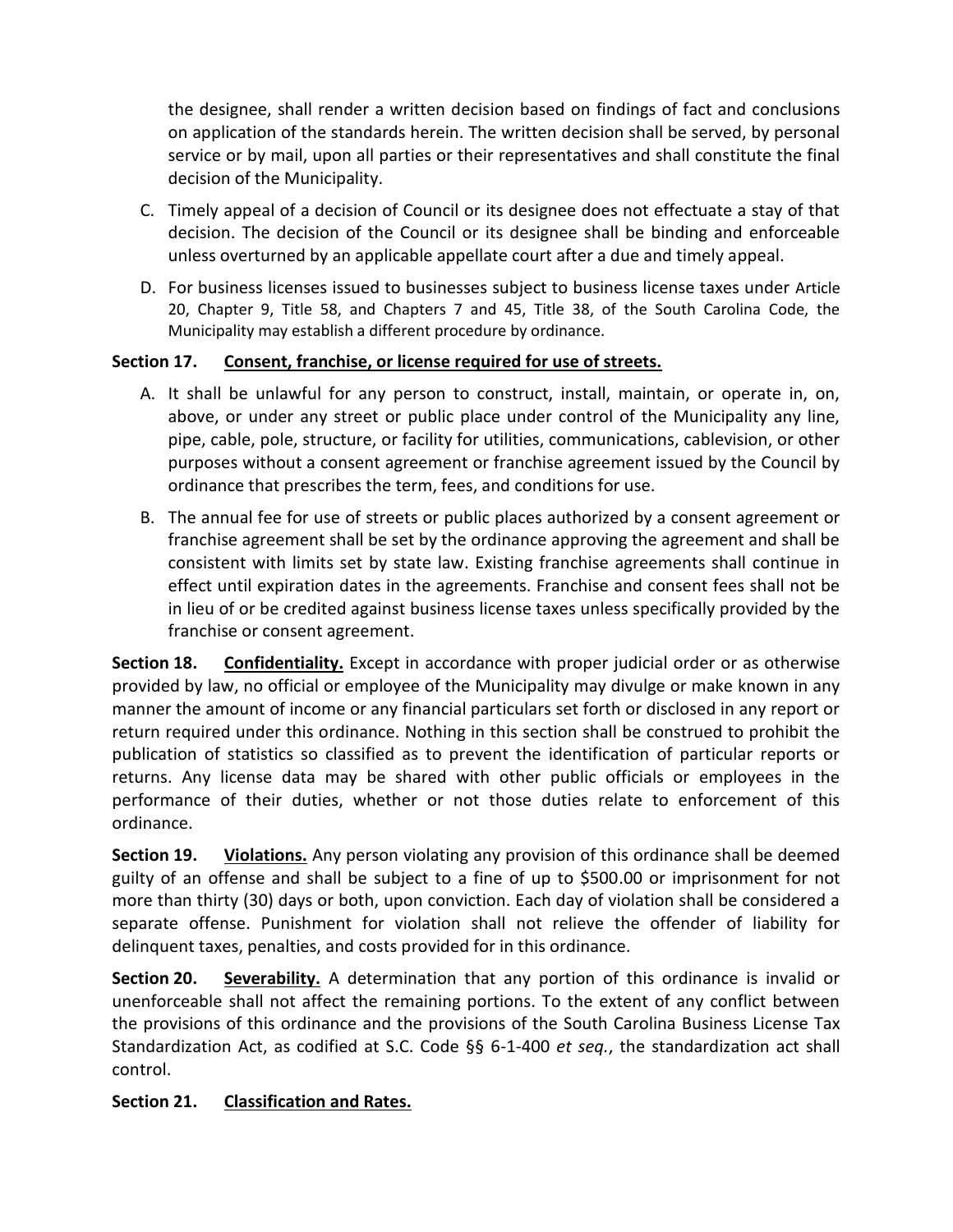- A. The business license tax for each class of businesses subject to this ordinance shall be computed in accordance with the current business license rate schedule, designated as Appendix A to this ordinance, which may be amended from time to time by the Council.
- B. The current business license class schedule is attached hereto as Appendix B. Hereafter, no later than December 31 of each odd year, the Municipality shall adopt, by ordinance, the latest standardized business license class schedule as recommended by the Municipal Association of South Carolina and adopted by the Director of the South Carolina Revenue and Fiscal Affairs Office. Upon adoption by the Municipality, the revised business license class schedule shall then be appended to this ordinance as a replacement Appendix B.
- C. The classifications included in each rate class are listed with NAICS codes, by sector, subsector, group, or industry. The business license class schedule (Appendix B) is a tool for classification and not a limitation on businesses subject to a business license tax. The classification in the most recent version of the business license class schedule adopted by the Council that most specifically identifies the subject business shall be applied to the business. The license official shall have the authority to make the determination of the classification most specifically applicable to a subject business.
- D. A copy of the class schedule and rate schedule shall be filed in the office of the municipal clerk.

#### **ORDINANCE 8.501.4 - AN ORDINANCE AMENDING THE BUSINESS LICENSE ORDINANCE OF THE TOWN OF CAMPOBELLO – APPENDIX A AND APPENDIX B**

**WHEREAS**, in September 2020 the South Carolina General Assembly adopted the South Carolina Business License Tax Standardization Act (2020 Act No. 176), now codified at S.C. Code Sections 6-1-400 to 6-1-420 (the "Act");

**WHEREAS,** the Act requires all municipalities and counties that impose a business license tax to adopt a standard business license year of May 1 through April 30;

**WHEREAS,** to assist municipalities and counties with complying with the requirements of the Act, the Municipal Association of South Carolina (the "Association") developed the 2022 Model Business License Ordinance;

**WHEREAS**, on September 7, 2021, the Town Council (the "Council") of the Town of Campobello, South Carolina (the "Municipality"), adopted the 2022 Model Business License Ordinance (the "Business License Ordinance") in compliance with Act 176;

**WHEREAS,** the Act also requires all municipalities and counties that impose a business license tax to utilize the Act's standardized business licensing requirements and class schedule;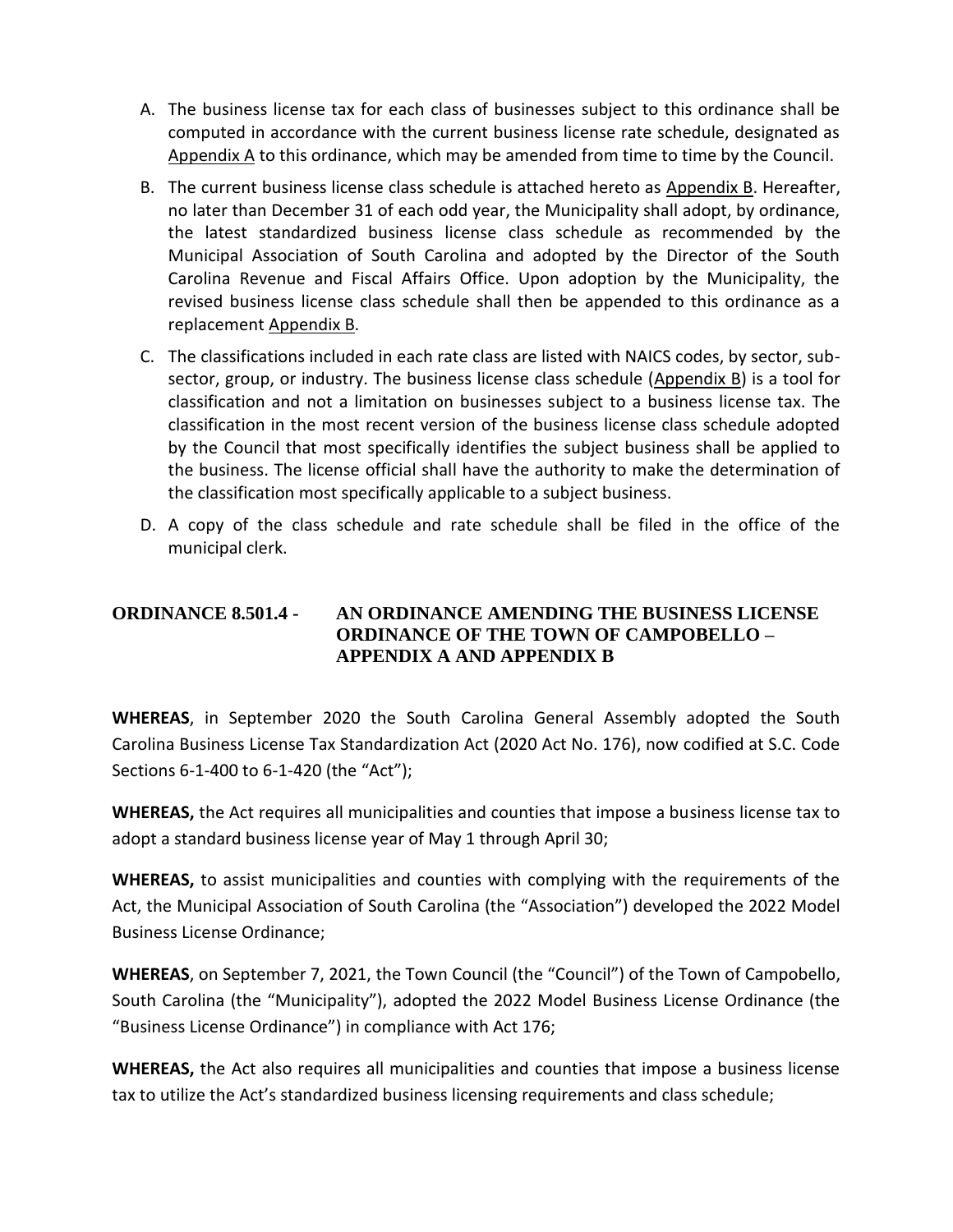**WHEREAS,** the Council now desires to update the Rate Schedule in Appendix A of the Business License Ordinance and the Class Schedule in Appendix B of the Business License Ordinance to accurately reflect the most recent federal statistical data relating to profitability by NAICS Codes and to ensure compliance with the requirements of Act 176; and

**WHEREAS,** except as amended herein, the Business License Ordinance will remain in full force and effect;

**NOW, THEREFORE,** be it ordained by the Mayor and Council of the Town of Campobello, South Carolina, that:

- 1. The Business License Ordinance is hereby amended by replacing the Rate Schedule contained in Appendix A thereto with the attached Appendix A.
- 2. The Business License Ordinance is hereby amended by replacing the Class Schedule contained in Appendix B thereto with the attached Appendix B.
- 3. The Business License Ordinance, which was previously adopted by the Council, remains in full force and effect. Further, prior ordinances of the Town related to the Municipal Association of South Carolina's collections programs, including without limitation the Insurance Tax Collection Program (ITCP), the Brokers Tax Collection Program (BTCP), the Telecommunications Tax Collection Program (TTCP), and Setoff Debt Collection Program, shall remain in full force and effect in accordance with their terms except to the extent that they were specifically amended by the 2022 Model Business License Ordinance.

**DONE AND RATIFIED** in Council assembled on this 4th day of April 2022. First Reading March 7, 2022 Final Reading April 4, 2022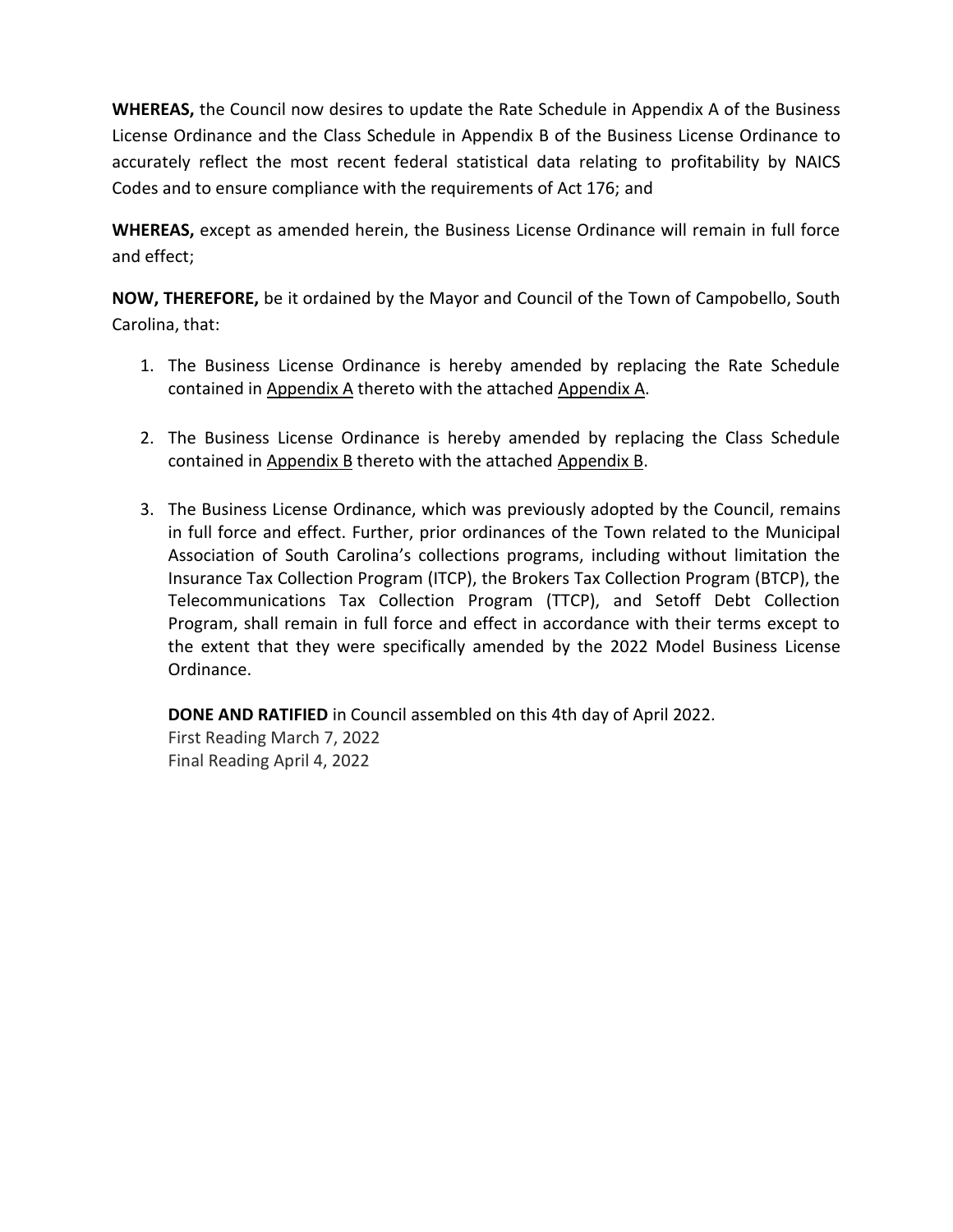| APPENDIX A: BUSINESS LICENSE RATE SCHEDULE |  |
|--------------------------------------------|--|
|--------------------------------------------|--|

|                   | <b>INCOME: \$0 - \$2,000</b>            | <b>INCOME OVER \$2,000</b>           |
|-------------------|-----------------------------------------|--------------------------------------|
| <b>RATE CLASS</b> | <b>BASE RATE</b>                        | RATE PER \$1,000 OR FRACTION THEREOF |
| $\mathbf 1$       | \$15                                    | \$0.15                               |
| $\overline{2}$    | \$20                                    | \$0.25                               |
| 3                 | \$25                                    | \$0.35                               |
| 4                 | \$30                                    | \$0.45                               |
| 5                 | \$35                                    | \$0.55                               |
| 6                 | \$40                                    | \$0.65                               |
| 7                 | \$45                                    | \$0.75                               |
| 8.1               | \$25                                    | \$0.25                               |
| 8.2               | Set by state statute                    |                                      |
| 8.3               | <b>MASC Telecommunications</b>          |                                      |
| 8.4               | <b>MASC Insurance</b>                   |                                      |
| 8.51              | $$12.50 + $12.50$ per machine           |                                      |
| 8.52              | $$12.50 + $180.00$ per machine          |                                      |
| 8.6               | \$25 plus \$5.00 -OR- \$12.50 per table | \$0.35                               |

#### **NON-RESIDENT RATES**

Unless otherwise specifically provided, all taxes and rates shall be doubled for nonresidents and itinerants having no fixed principal place of business within the Municipality.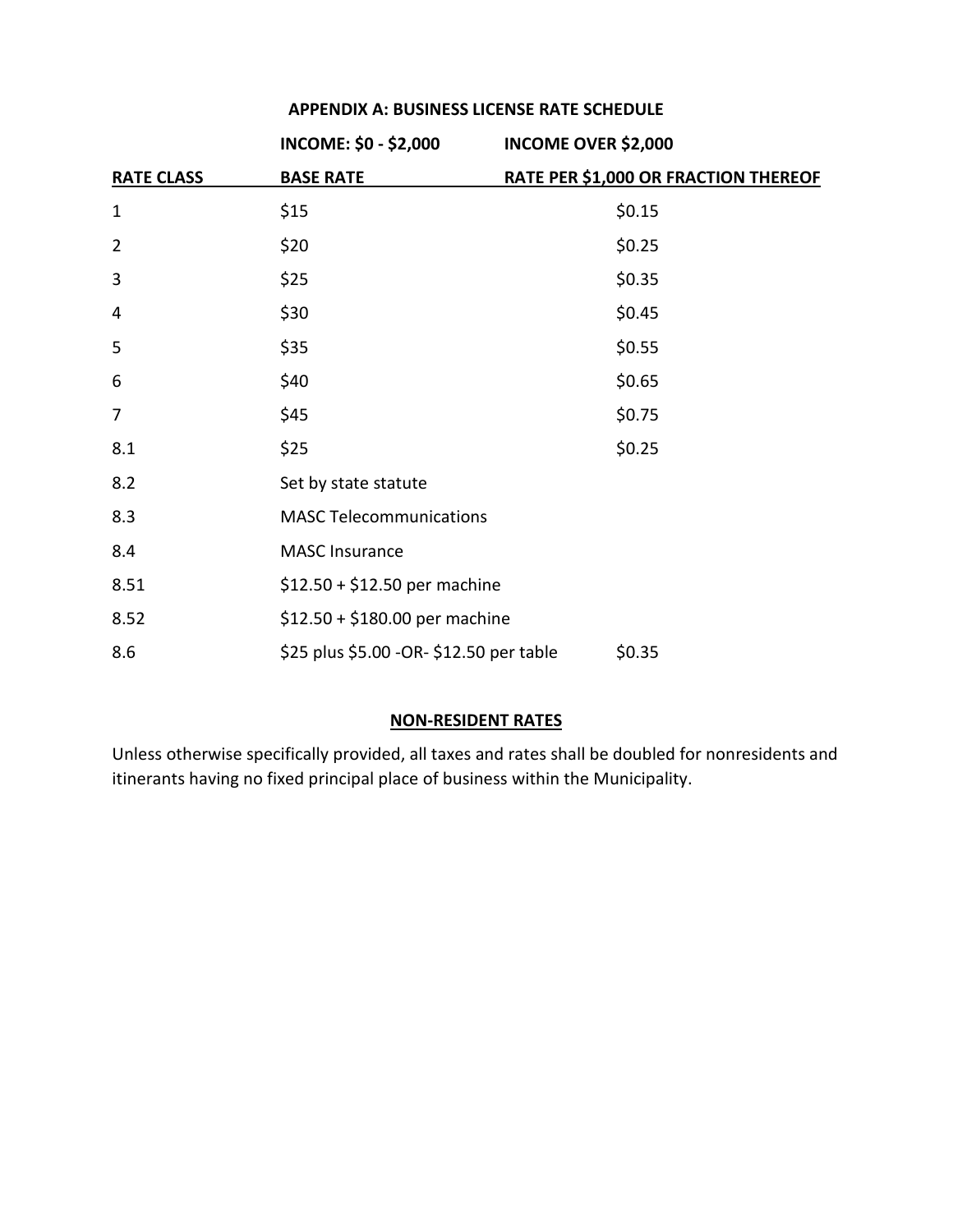#### **CLASS 8 RATES**

Each NAICS number designates a separate subclassification. The businesses in this section are treated as separate and individual subclasses due to provisions of state law, regulatory requirements, service burdens, tax equalization considerations, and other factors that are deemed sufficient to require individually determined rates. In accordance with state law, the Municipality also may provide for reasonable subclassifications for rates, described by an NAICS sector, subsector, or industry, that are based on particularized considerations as needed for economic stimulus or for the enhanced or disproportionate demands on municipal services or infrastructure.

Non-resident rates do not apply except where indicated.

#### **8.1 NAICS 230000 – Contractors, Construction, All Types** [Non-resident rates apply].

Resident rates, for contractors having a permanent place of business within the Municipality:

Non-resident rates apply to contractors that do not have a permanent place of business within the Municipality. A trailer at the construction site or structure in which the contractor temporarily resides is not a permanent place of business under this ordinance.

No contractor shall be issued a business license until all state and municipal qualification examination and trade license requirements have been met. Each contractor shall post a sign in plain view on each job identifying the contractor with the job.

Sub-contractors shall be licensed on the same basis as general or prime contractors for the same job. No deductions shall be made by a general or prime contractor for value of work performed by a sub-contractor.

No contractor shall be issued a business license until all performance and indemnity bonds required by the Building Code have been filed and approved. Zoning permits must be obtained when required by the Zoning Ordinance.

Each prime contractor shall file with the License Official a list of sub-contractors furnishing labor or materials for each project.

For licenses issued on a per-job basis, the total tax for the full amount of the contract shall be paid prior to commencement of work and shall entitle the contractor to complete the job without regard to the normal license expiration date. An amended report shall be filed for each new job and the appropriate additional license fee per \$1,000 of the contract amount shall be paid prior to commencement of new work. Only one base tax shall be paid in a license year. Licensees holding a per-job license shall file, by each April 30 during the continuation of the construction project, a statement of compliance, including but not limited to a revised estimate of the value of the contract. If any revised estimate of the final value of such project exceeds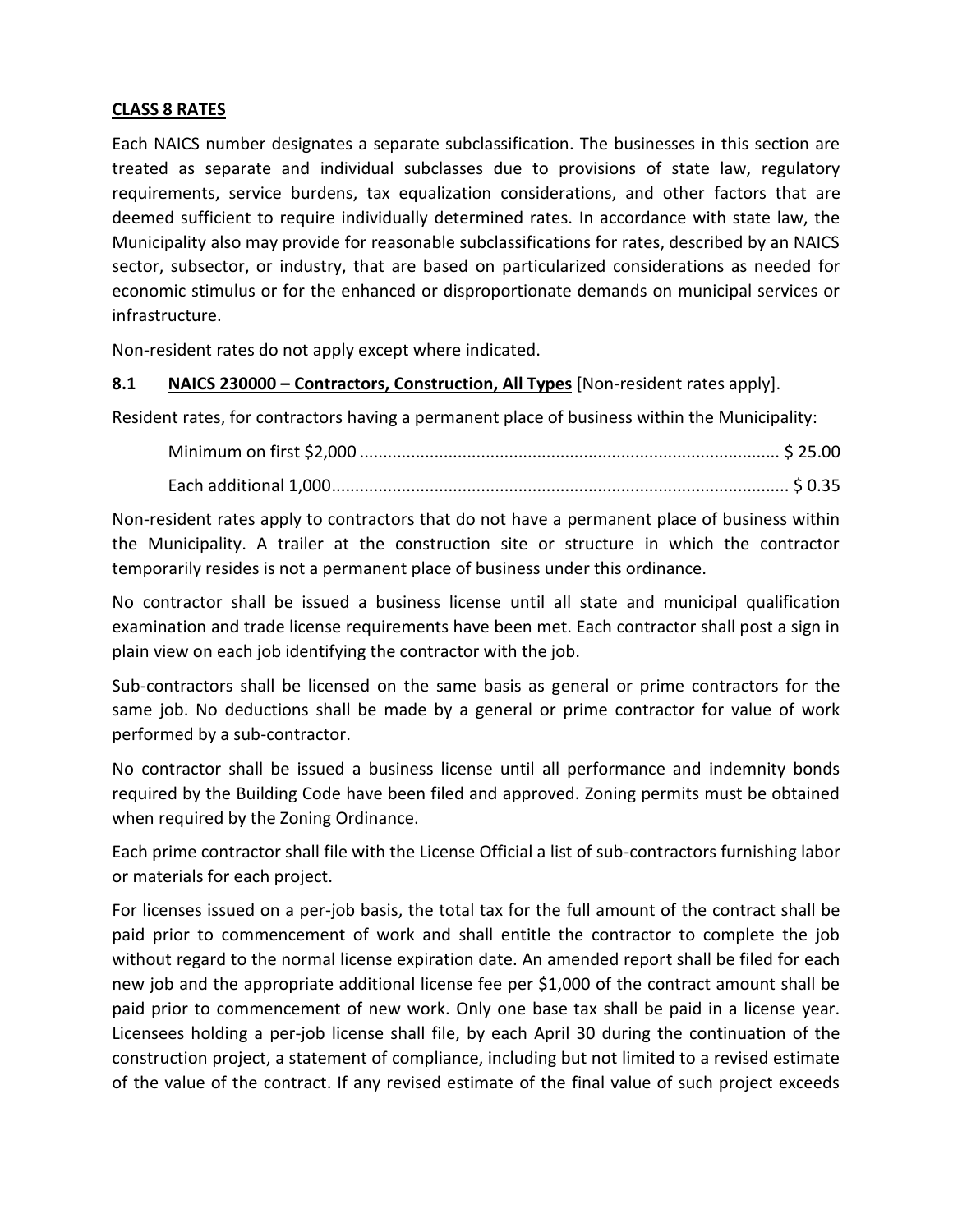the amount for which the business license was issued, the licensee shall be required to pay a license fee at the then-prevailing rate on the excess amount.

#### **8.2 NAICS 482 – Railroad Companies** (See S.C. Code § 12-23-210).

#### **8.3 NAICS 517311, 517312 – Telephone Companies.**

With respect to "retail telecommunications services" as defined in S. C. Code § 58-9-2200, the Municipality participates in a collections program administered by the Municipal Association of South Carolina. The Municipality has approved participation in the collections program by separate ordinance (the "Telecommunications Collections Ordinance"). The rates, terms, conditions, dates, penalties, appeals process, and other details of the business license applicable to retail telecommunications services are set forth in the Telecommunications Collections Ordinance.

#### **8.4 NAICS 5241 and 5242 – Insurance Companies and Brokers:**

Independent agents, brokers, and their employees are subject to a business license tax based on their natural class. With respect to insurers subject to license fees and taxes under Chapter 7 of Title 38 and to brokers under Chapter 45 of Title 38, the Municipality participates in a collections program administered by the Municipal Association of South Carolina. The Municipality has approved participation in the collections program by separate ordinance (the "Insurers and Brokers Collections Ordinance"). The rates, terms, conditions, dates, penalties, appeals process, and other details of the business license applicable to insurers and brokers are set forth in the Insurers and Brokers Collections Ordinance.

**8.51 NAICS 713120 – Amusement Machines, coin operated (except gambling).** Music machines, juke boxes, kiddy rides, video games, pin tables with levers, and other amusement machines with or without free play feature licensed by SC Department of Revenue pursuant to S.C. Code §12-21-2720(A)(1) and (A)(2) **[Type I and Type II]**.

For operation of all machines (not on gross income), pursuant to S.C. Code §12-21-2746:

Per Machine ...................................................................................................... \$12.50 PLUS

Business license ......................................................................................................... \$12.50

Distributors that sell or lease machines and are not licensed by the state as an operator pursuant to §12-21-2728 are not subject to Subclass 8.51.

**8.52 NAICS 713290 – Amusement Machines, coin operated, non-payout.** Amusement machines of the non-payout type or in-line pin game licensed by SC Department of Revenue pursuant to S.C. Code §12-21-2720(A)(3) **[Type III].**

For operation of all machines (not on gross income), pursuant to S.C. Code §12-21-2720(B):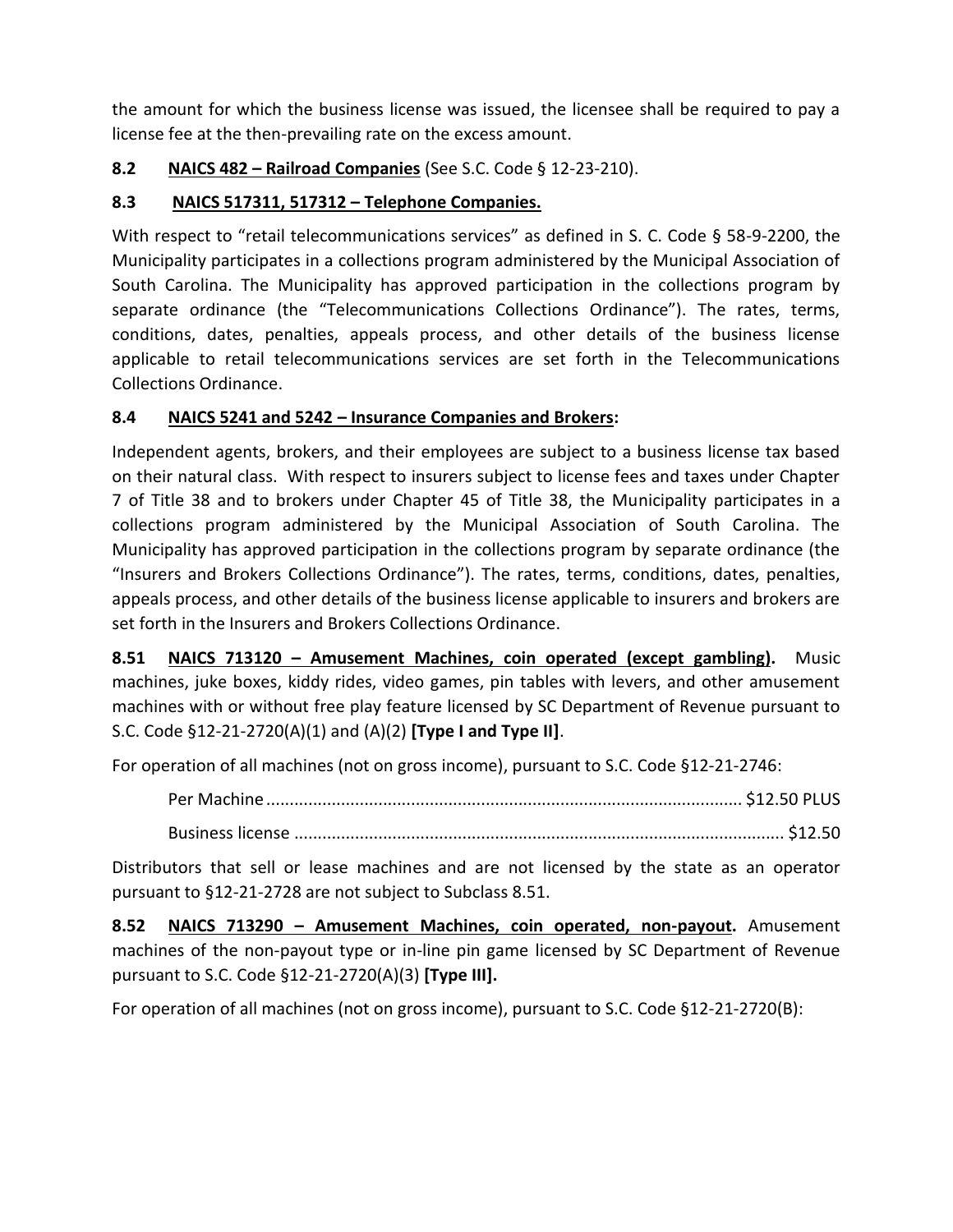Per Machine .................................................................................................... \$180.00 PLUS Business license ......................................................................................................... \$12.50

Distributors that sell or lease machines and are not licensed by the state as an operator pursuant to §12-21-2728 are not subject to Subclass 8.52.

**8.6 NAICS 713990 – Billiard or Pool Rooms, all types**. (A) Pursuant to SC Code § 12-21-2746, license tax of \$5.00 per table measuring less than 3½ feet wide and 7 feet long, and \$12.50 per table longer than that; PLUS, (B) with respect to gross income from the entire business in addition to the tax authorized by state law for each table: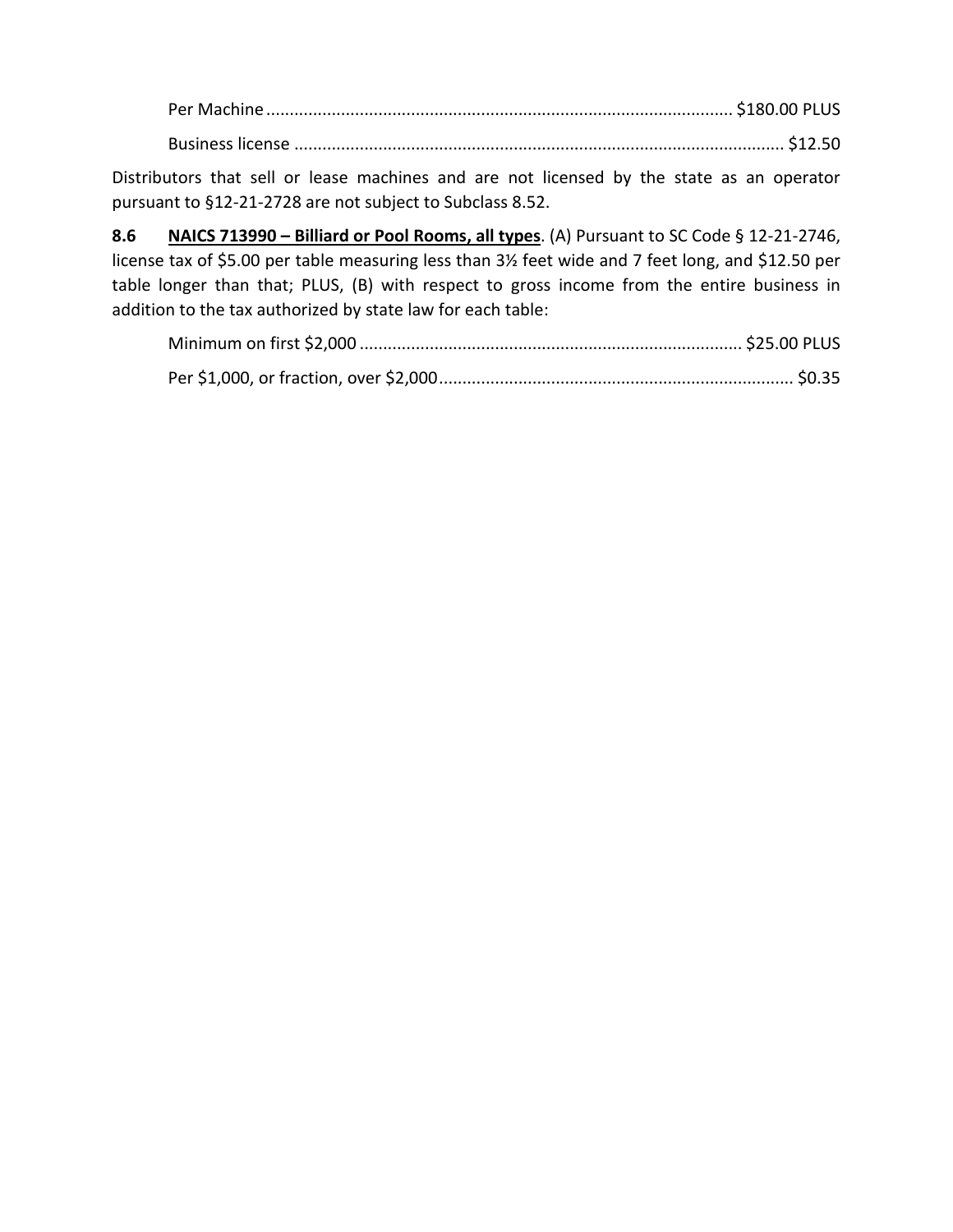## **Appendix B: Business License Class Schedule by NAICS Code**

| <b>NAICS</b><br>Sector/Subsector | <b>Industry Sector</b>                                                   | <b>Class</b> |
|----------------------------------|--------------------------------------------------------------------------|--------------|
| 11                               | Agriculture, forestry, hunting and fishing                               | 2.00         |
| $\overline{21}$                  | Mining                                                                   | 4.00         |
| 22                               | <b>Utilities</b>                                                         | 1.00         |
| 23                               | Construction                                                             | 8.10         |
| $31 - 33$                        | Manufacturing                                                            | 2.00         |
| 42                               | Wholesale trade                                                          | 1.00         |
| 44-45                            | Retail trade                                                             | 1.00         |
| 48-49                            | Transportation and warehousing                                           | 2.00         |
| 482                              | Rail Transportation                                                      | 8.20         |
| 51                               | Information                                                              | 4.00         |
| 517311                           | <b>Wired Telecommunications Carriers</b>                                 | 8.30         |
| 517312                           | Wireless Telecommunications Carriers (except Satellite)                  | 8.30         |
| 52                               | Finance and insurance                                                    | 7.00         |
| 5241                             | Insurance Carriers                                                       | 8.40         |
| 5242                             | Insurance Brokers for non-admitted Insurance Carriers                    | 8.40         |
| 53                               | Real estate and rental and leasing                                       | 7.00         |
| 54                               | Professional, scientific, and technical services                         | 5.00         |
| 55                               | Management of companies                                                  | 7.00         |
| 56                               | Administrative and support and waste management and remediation services | 4.00         |
| 61                               | <b>Educational services</b>                                              | 4.00         |
| 62                               | Health care and social assistance                                        | 4.00         |
| $\overline{71}$                  | Arts, entertainment, and recreation                                      | 3.00         |
| 713120                           | Amusement Parks and Arcades (per machine)                                | 8.51         |
| 713290                           | Nonpayout Amusement Machines (per machine)                               | 8.52         |
| 713990                           | All Other Amusement and Recreational Industries (pool tables)            | 8.60         |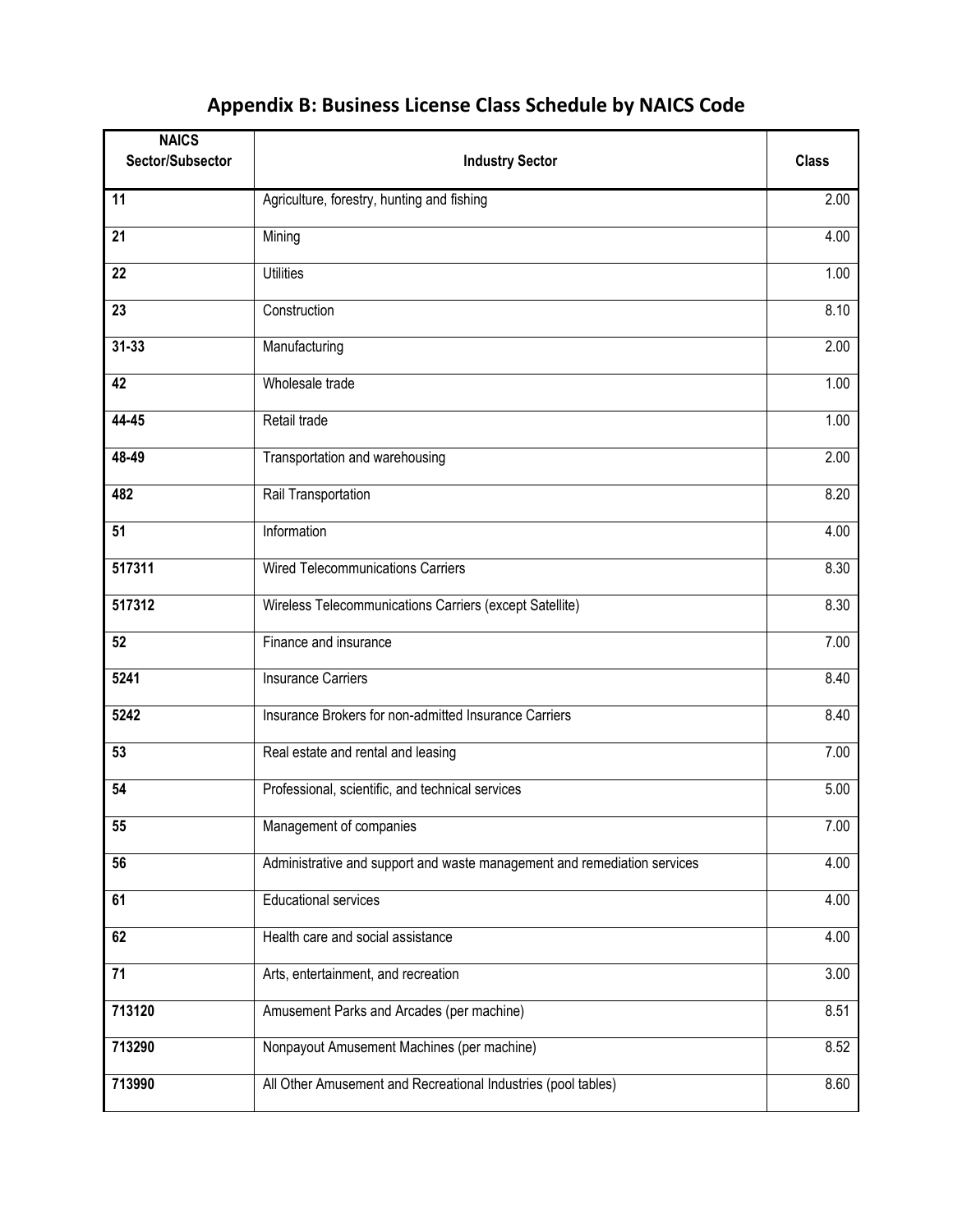| 721 | Accommodation                     | 3.00 |
|-----|-----------------------------------|------|
| 722 | Food services and drinking places | 1.00 |
| 81  | Other services                    | 5.00 |

*Note: Class Schedule is based on 2017 IRS data.*

This appendix will be updated every odd year based on the latest available IRS statistics.

#### **Ordinance No. 8.502 – LOCAL HOSPITALITY TAX**

WHEREAS, the General Assembly of the State of South Carolina amended Title 6, Chapter 1, of the 1976 Code to provide for a Local Hospitality Tax, effective July 1, 1997:

NOW, THEREFORE, BE IT ORDAINED, by the Mayor and Council of the Town of Campobello duly assembled, pursuant to Section 6-1-700, et. seq. of the Code as follows:

Section 1. There is hereby imposed a Local Hospitality Tax of two (2) percent on the gross proceeds of the sale of prepared meals and beverages in establishments within the Town of Campobello. Payment of the hospitality tax established hereby shall be the liability of the customer.

Section 2. The tax imposed by this ordinance shall be collected from the customer when payment for meals and/or beverages is tendered and shall be held in trust for the benefit of the Town until remitted as provided in Section 3 below.

Section 3. Payment of the hospitality tax established herein shall be remitted by the vendor to the Town of Campobello on a monthly basis, along with such return or form as may be established by the Town for such purposes, not later than the twentieth day of the month and shall cover the tax due for the previous month. Any tax not timely remitted shall be subject to a penalty of five (5) percent of the sum owed for each month or portion thereof until paid. The failure to collect from the customer the tax imposed by this ordinance shall not relieve the vendor from making the required remittance.

Section 4. The failure of any vendor subject to this ordinance to remit to the Town the tax imposed by the provisions of this ordinance shall constitute a misdemeanor punishable by a fine of not more than \$500.00 or imprisonment for up to thirty (30) days or both.